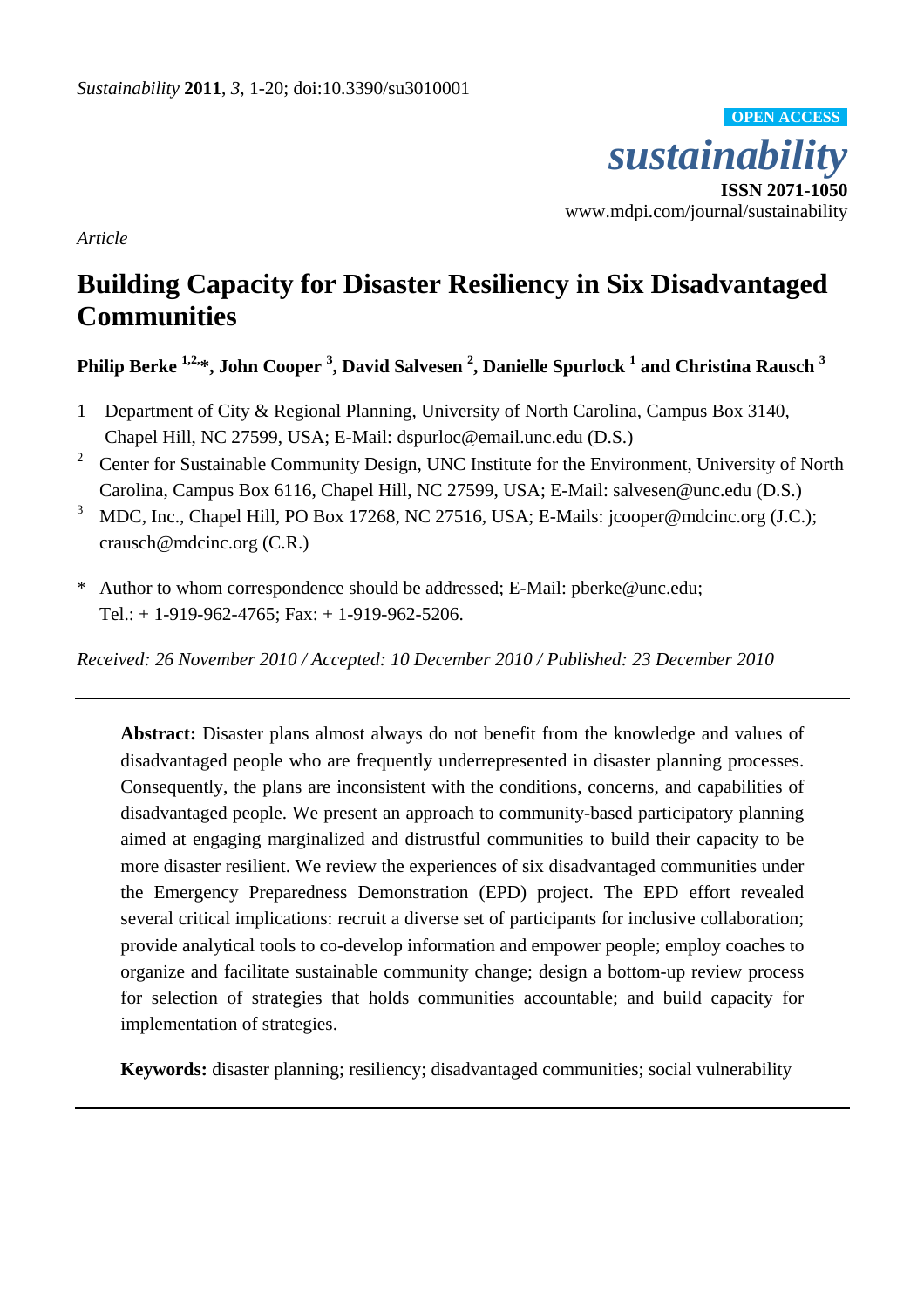## **1. Introduction**

The 2005 Hurricane Katrina offers a vivid portrayal of the inequalities of disaster planning in American society [1-4]. While the inequalities may have been news to some, they were not news to the displaced people in many communities along the Louisiana, Mississippi, and Alabama coasts. If the people in the poor wards of New Orleans had been consulted, they would have easily identified the significant weaknesses of the evacuation plan. They would have said that most of those without cars—the elderly, the disabled, the poor, and ethnic/racial minorities—would not be able to leave [5]. The Hurricane Katrina case is indicative of many other vulnerable communities across the nation as their disaster plans do not benefit from local knowledge, and are inconsistent with local conditions, concerns, and capacities of disadvantaged people [6].

Addressing the deep disparities requires building capacity for improving resiliency to sustain human communities in the face of increasing vulnerability from hazards. Peacock *et al.* define resiliency as "the ability of a…community, to resist or absorb the impacts of natural hazards, to rapidly recover from those impacts and to reduce future vulnerabilities through adaptive strategies" (p. 5, [7]). Olshanksy and Johnson (Chapter 10, [8]) refine this definition by contending that communities make choices in seeking to balance the need for rapid recovery with deliberation to maximize opportunities for safer, better, and more equitable community. Manyena [9] also argues that resiliency is rooted in choices with a specific focus on how choices affect the vulnerability of built and natural environments, and local capacity to organize, adapt and respond to disaster impacts.

In light of these definitions, public engagement is essential to enhancing community resiliency, but the problem of general apathy in disaster preparedness and mitigation constrains participatory initiatives [10,11]. The problem is especially serious for disadvantaged groups who often face racial discrimination and class inequalities, and the uncertainty, distrust, and suspicion that accompanies these conditions [12,13].

In this paper, we describe a community-based participatory planning project aimed at building disaster resiliency of disadvantaged communities. A disadvantaged community consists of key social and economic characteristics that create a disproportionate susceptibility to harm from disasters and constrain capacity to respond (Chapters 2&3, [3]). For this paper, we engaged disadvantaged population groups that were identified as consisting of two or more characteristics that include racial/ethnic minority, low-wealth, and poverty. Within these population groups we also accounted for other characteristics including the elderly and physical disabilities. The project was undertaken by the authors of this report who formed a partnership that included community development planners at MDC Inc., a private non-profit organization, and the faculty and students of the University of North Carolina.

The purpose of the project was to collaboratively produce community-based disaster plans tailored to meet locally defined vulnerability issues and premised on local capacity to implement the plans. While this objective is not new to the disaster planning field, there is a gap in knowledge in disaster planning focused on disadvantaged people and the deep disparities in resiliency. We attempt to close this gap, in part, by seeking to answer to the following question: What are the strategies for guiding disaster planning to reduce vulnerability and build resiliency in disadvantaged communities? Specifically, we explore ways to identify and recruit disadvantaged people into the disaster planning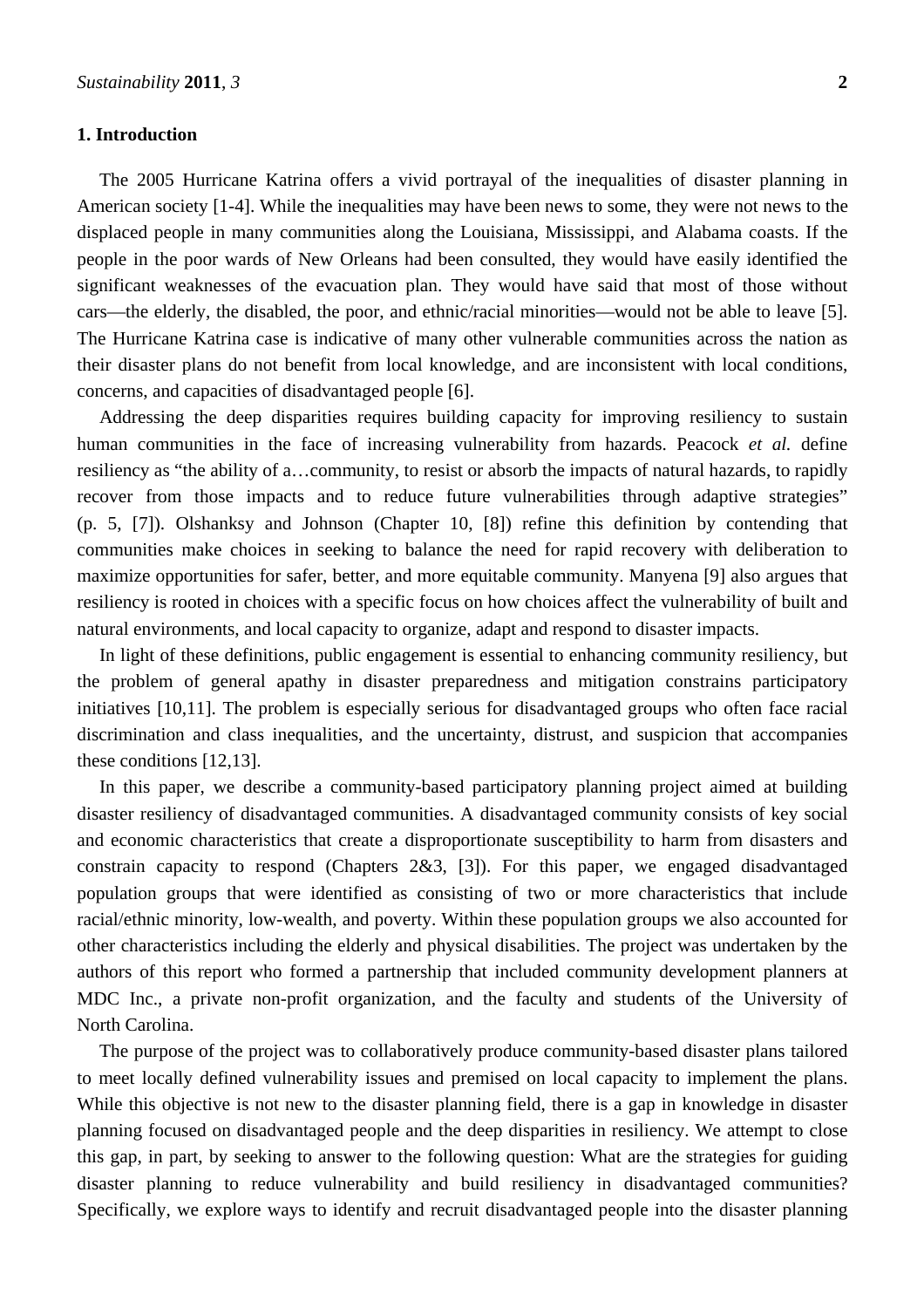process, adapt conventional vulnerability assessment methods to engage disadvantage people as co-developers of information, bring together disadvantaged people to agree on a course of action, and devise standards that can be used to hold local people accountable to implement plans.

We initially describe the roots of an Emergency Preparedness Demonstration (EPD) project aimed at building capacity for disaster resiliency of six disadvantaged communities in Delaware, Maryland, North Carolina, Pennsylvania, Virginia, and West Virginia. We then discuss the community selection process, and data collection and analysis procedures used to assess the capacity building efforts in EPD communities. Next, we chronicle five critical lessons learned based on the EPD experience. The lessons serve as strategies that offer guidance for prospective non-profit and university collaborative initiatives engaged in planning for disaster resiliency of disadvantaged communities. Finally, we offer conclusions about the successes and failures of the EPD experiences.

## **2. Conceptual Understandings of Community Capacity Building for Disaster Resiliency**

Issues of capacity building for disaster resiliency of disadvantaged communities are reminiscent to the shortcomings of urban renewal programs in the 1950s and 1960s. In reaction to overemphasis on top-down solutions premised on bricks and mortar, community activist Sual Alinsky [14] argued the neighborhood development efforts should be designed to coordinate federal assistance for the poor at the local level to have maximum impact. Assistance should foster the development of truly comprehensive revitalization plans and programs that address local social, political, and economic issues, in addition to physical development. Alinsky emphasized that "it is the most common human reaction that successful attainment of objectives is much more meaningful to those who have achieved the objective through their own efforts" (p. 174, [13]). Civil rights organizing in the 1950s and 1960s also inspired the emphasis on community organizing and citizen involvement in community action programs [14].

Breaking down barriers to disaster resiliency hinges on community planning that embraces the idea that public officials, local people, and independent mediating organizations work together in a process aimed at building community capacity to engage, organize, and take action on locally defined priorities [15]. The most striking feature of building capacity for disaster resiliency lies less in the use of specific techniques and methods, but in who defines vulnerability problems and who generates analyses, represents, owns, and acts on the information which is sought [1,9]. Asking the *who* question enables planners to look more closely at what is meant by the capacity to engage. Rather than just taking part, the focus is on the central issues of influence and control in formulating and acting on choices.

We use the collaborative planning model to serve as the conceptual foundation to guide our approach to building community capacity for disaster resiliency in the EPD communities [16-19]. In the ideal of the collaborative model, stakeholders that represent different interests engage in dialogue, work through joint fact finding, learn from each other, and co-evolve in defining problems and taking actions. We extend the collaborative model by drawing on the relational model derived from community organizing practices that emphasizes face-to-face interaction that is fundamental to building trust that enables collective action [20]. Trust is built internal to the community, and through cultivation of allies external to the community who have resources to empower the most marginalized [20,21]. We also draw on the accountable autonomy model that gives attention to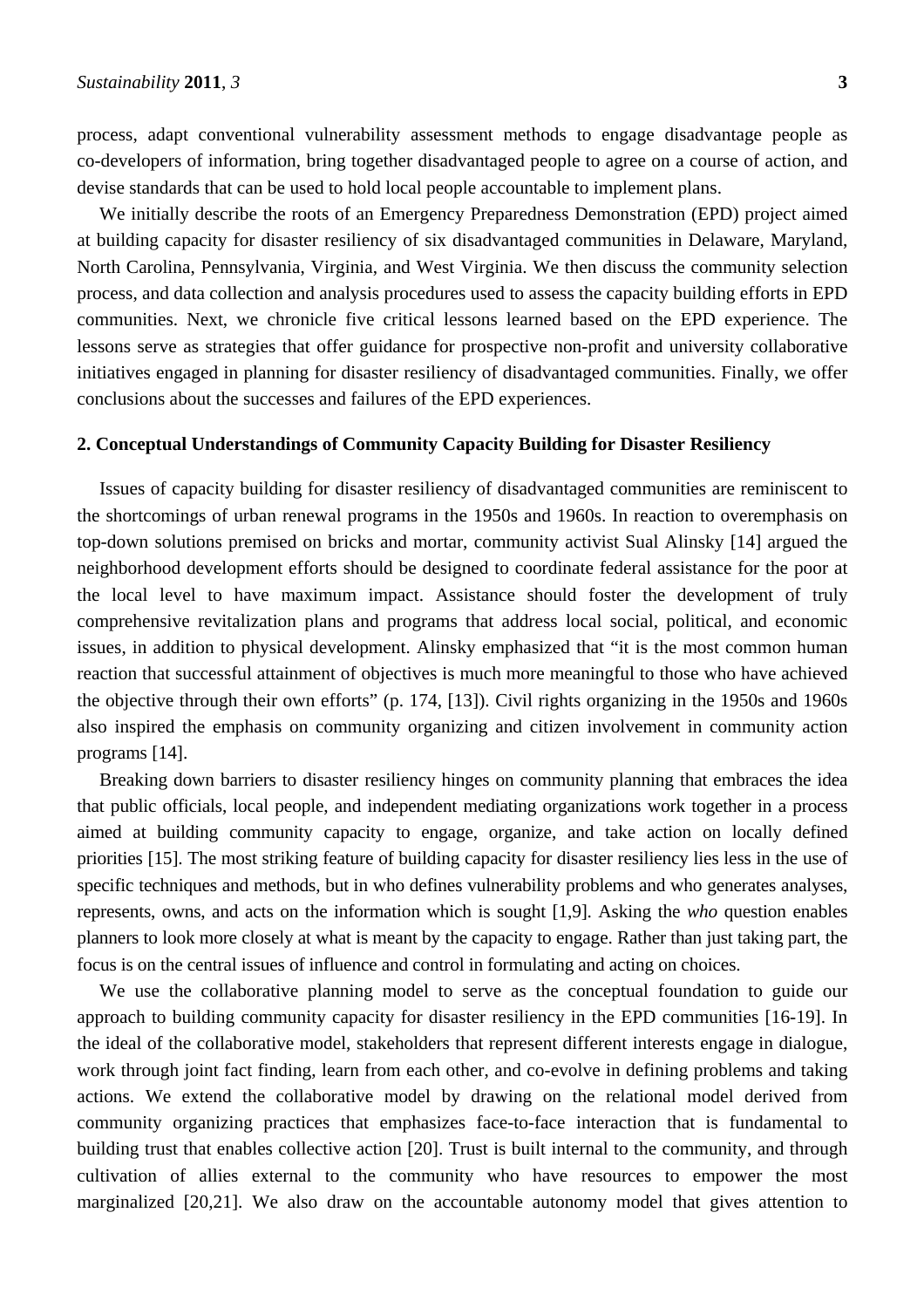disadvantaged groups in developing their own plans, but with standards for accountability to achieve the broader community-based aims [15,22]. The concepts of accountability and autonomy are mutually reinforcing. Autonomy means independence from centralized power, and the opportunities for local people to define and act on their own ends. Accountability is centralized action that builds local capacity without improperly and destructively encroaching upon it.

A capacity building strategy for disaster resiliency achieves a balance between: engagement of local people to define needs and external authorities with access to outside resources to meet the needs; expert knowledge and local ordinary knowledge; and proposed activities that fit values of underserved populations and accountability to broader community goals. It also emphasizes relational organizing by coaches (or facilitators) to mediate conflict, cultivate new connections, and foster comprehension of alternative viewpoints.

## **3. Roots of the Emergency Preparedness Demonstration Project (EPD)**

In 2004, MDC and the university initiated a partnership called the Emergency Preparedness Demonstration (EPD) project with support from the Federal Emergency Management Agency (FEMA). MDC has served as a mediating institution for over four decades on work that aims to strengthen underserved communities and foster relations with external organizations that can infuse communities with needed resources and expertise. The university group consisted of a core of investigators with expertise in anthropology, public health, and urban planning, and considerable experience in hazard vulnerability analyses and disaster planning.

Between 2005 and 2008 the MDC/university partnership initiated and completed six community-based demonstration projects aimed at creating disaster plans and taking action to implement prioritized strategies. We were well aware of the long history of deep disappointment in past externally-driven initiatives, especially those associated with university and government researchers, which had failed to produce significant physical development improvements and social programs benefiting distressed communities in the arenas of community development [23], environmental justice [11], and disaster resiliency [3]. This history prompted the MDC/university partners to pursue a bottom-up, participatory action research approach to disaster planning.

Key features of this approach included the establishment of a core planning team in each of six EPD sites, the employment of three coaches to work with the six teams, and financial support. Each core planning team was to represent the diverse interests of the community, provide local knowledge about disaster issues, and formulate solutions according to their own priorities. Coaches served as technical advisers, facilitators, and catalysts for change, and exercised a diverse mix of skills (communication, consensus building, mediating, visioning, technical competence, advocacy) needed to motivate collective action. During the initial phase, each EPD community received a \$15,000 planning grant to cover time of a site coordinator (supplied by a community-based organization active on the core planning team) to support recruitment, arrange meetings, assist in data collection, and disseminate information. In addition, a \$25,000 grant was then made available to serve as an incentive for keeping teams committed throughout the process.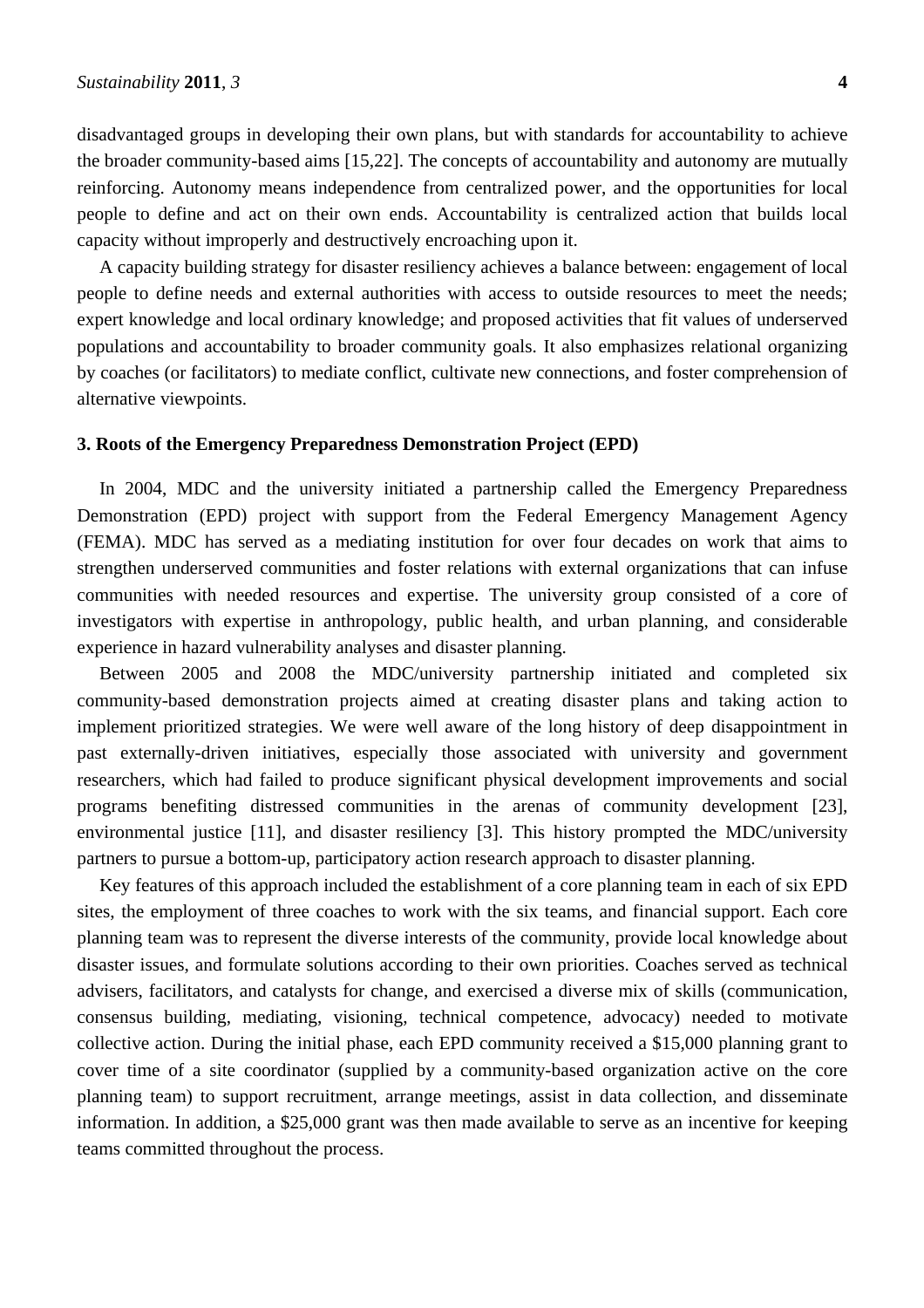## **4. Methods**

## *4.1. Site Selection*

To test the efficacy of our participatory research approach, our fieldwork focused on communities that were selected based on the following procedure. Initially, disadvantaged communities within the 2003 Hurricane Isabel impact zone were identified using census data on socio-economic characteristics. The impact zone covered areas that sustained moderate to severe damage extending along the Atlantic Coast from South Carolina to Maine and as far inland as West Virginia.

Next, a preliminary list of communities was developed and reviewed by staff from state divisions of emergency management and FEMA to identify the best candidates based on potential barriers and opportunities to working with such communities, and the commitment and capacity of communities to participate in the demonstration project. Site visits were then conducted by the MDC/university team and included exploratory meetings with a diverse set of local representatives in potential communities, to determine the willingness and ability of the communities to participate. Six communities were selected from rural and urban areas: Chester County, PA; Dorchester County, MD; Hampton City, VA; Hampshire County, WV; Hertford County, NC; and Wilmington, DE.

|                        | <b>Chester</b> | <b>Dorchester</b> | <b>Hampton</b> | Hampshire    | <b>Hertford</b> | Wilmington, | U.S.     |
|------------------------|----------------|-------------------|----------------|--------------|-----------------|-------------|----------|
| <b>Characteristics</b> | Co., PA        | Co., MD           | City, VA       | Co., WV      | Co., NC         | DE          |          |
| Pop. size 2009         | 498,894        | 32,043            | 144,236        | 22,695       | 23,283          | 73,826      |          |
| Pop. growth            | 15.1%          | 4.1%              | $-1.5\%$       | 12.3%        | 1.3%            | $0.6\%$     | 9.1%     |
| $2000 - 09$            |                |                   |                |              |                 |             |          |
| Pop. profile 2009      |                |                   |                |              |                 |             |          |
| White persons          | 83.7%          | 68.0%             | 47.1%          | 96.2%        | 36.0%           | 30.7%       | 65.1%    |
| <b>Black persons</b>   | 6.4%           | 27.8%             | 47.8%          | 1.4%         | 61.3%           | 58.2%       | 12.9%    |
| Hispanic persons       | 5.5%           | 2.5%              | 4.1%           | 1.3%         | 2.1%            | 6.9%        | 15.8%    |
| Other persons          | $7.4\%*$       | 1.7%              | 1.0%           | 1.1%         | 0.6%            | 4.2%        | 6.2%     |
| Median HH              | \$85,547       | \$43,288          | \$47,301       | \$37,913     | \$34,131        | \$39,154    | \$52,029 |
| income 2008            |                |                   |                |              |                 |             |          |
| Poverty rate 2008      | 5.8%           | 14.3%             | 14.2%          | 14.9%        | 22.7%           | 24.2%       | 13.2%    |
| Census area            | Metro-         | Micropolitan      | Metro-city     | Rural county | Rural           | Metro-city  |          |
|                        | county         | county            |                |              | county          |             |          |

**Table 1.** Social and economic characteristics of selected communities.

\*3.7% of residents include Asia persons. Other local jurisdictions have an Asian population of 1.8% or less.

Source: U.S. Census Quick Facts [24].

Table 1 illustrates the social and economic characteristics of the selected communities. It is clear that the selected communities are distressed. All communities, except Chester County, show signs of economic deprivation as median household incomes are below the national average and poverty rates are above the national average. There is variation in geographic settings, race and ethnicity, and population size and rate of change. Majority black communities include rural Hertford County, and the cities of Hampton and Wilmington. Majority white communities include suburban Chester County,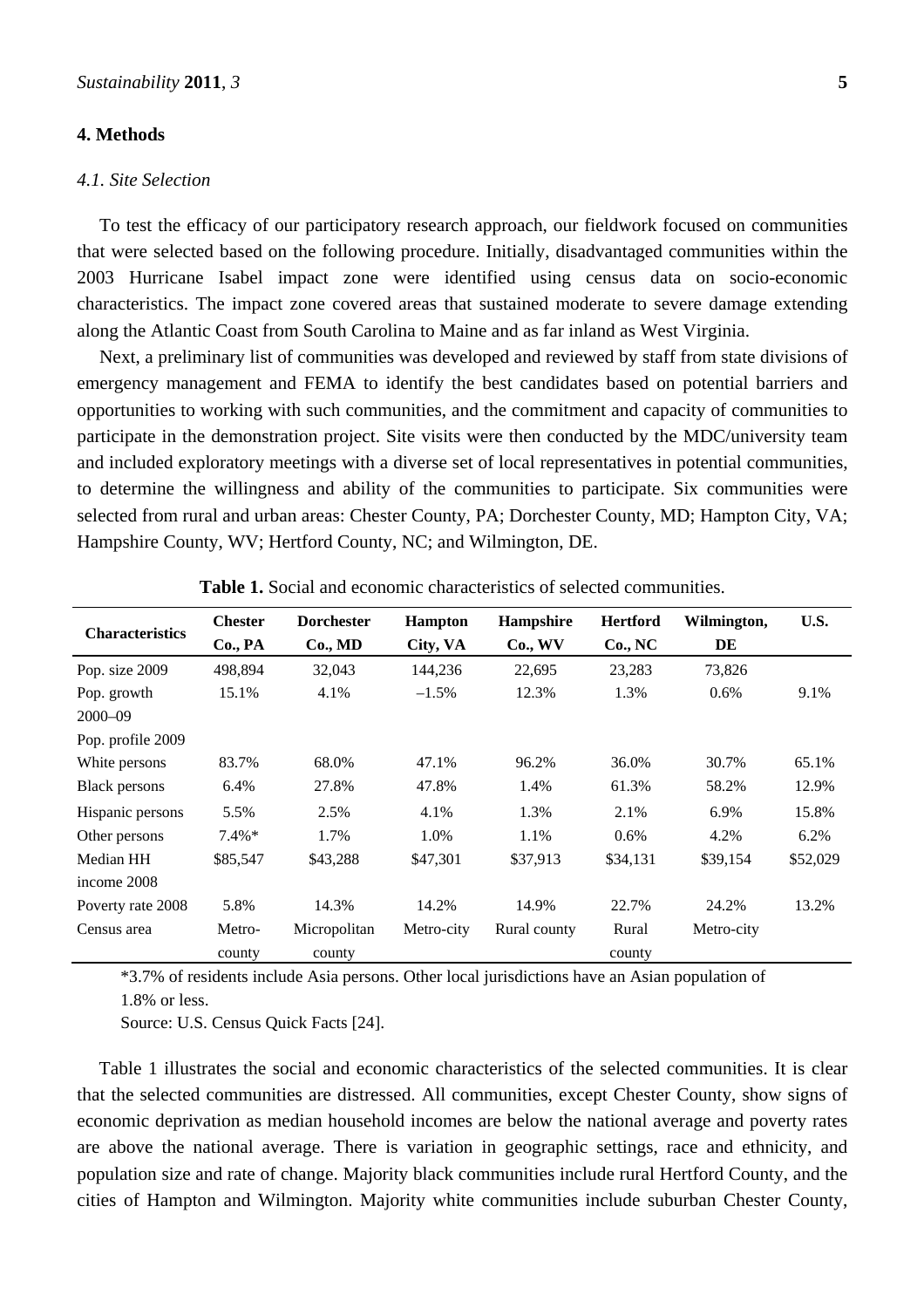rural Hampshire County, and micropolitan Dorchester County. While the demographic characteristics suggest that Chester County is comparatively better off, interviews with state and local emergency management staff revealed that there is a sizeable low-income minority population (black and Hispanic) in the county that suffered loss during Hurricane Isabel.

#### *4.2. Pilot Community*

In the beginning, the MDC/university partners decided to initiate on-the-ground work in 2005 with a pilot community (Hertford County, NC). The aim was to concentrate planning efforts initially within a single community to enable a learning process in project design. Team members hoped success in a pilot project would offer lessens to refine work in subsequent EPD sites that would lead to wider success, and, over time, produce a wider movement for reform. Planning in Hertford County lasted about 18 months, while the remaining sites were more short-term that lasted approximately 9 to 10 months.

## *4.3. Participatory Action Research and Interviews*

We used a participatory action research (PAR) approach throughout the EDP planning process [25]. We worked with each community in identifying issues, initiating studies, and facilitating actions. In collaboration with community members we continuously reflected on learning from the actions and proceeded to initiate new actions. Our reporting of findings reflects what we learned.

We supplemented the PAR approach with semi-structured interviews conducted between September 2007 and March 2008 with 30 key informants from the six EPD sites. Informants were individuals who were knowledgeable and influential about disaster vulnerability and community development efforts in their respective communities, and were participants on the core EPD planning teams. We interviewed four categories of informants: 9 representatives from community-based organizations (e.g., churches, neighborhood groups), 8 officials from local government agencies (e.g., emergency management, social services, health, neighborhood planning), 6 unaffiliated residents, and 7 informants from external organizational representatives from state agencies and national humanitarian aid organizations (Citizen Corps, Red Cross, United Way). At least one informant from each category was interviewed from each participating community. An interview protocol was used that included questions designed to gauge success (and failure) in recruitment of key participants, internal and external relationship building, coaching, formulation of strategies, and prospects for implementation. Content analysis of transcribed interviews was based on standard coding procedures [26].

## **5. Disaster Planning in Disadvantaged Communities**

The following discussion synthesizes the experiences in the form of lessons-learned from the six community-based EDP projects. We frame the lessons as strategies for guiding disaster planning to reduce vulnerability and build resiliency in disadvantaged communities.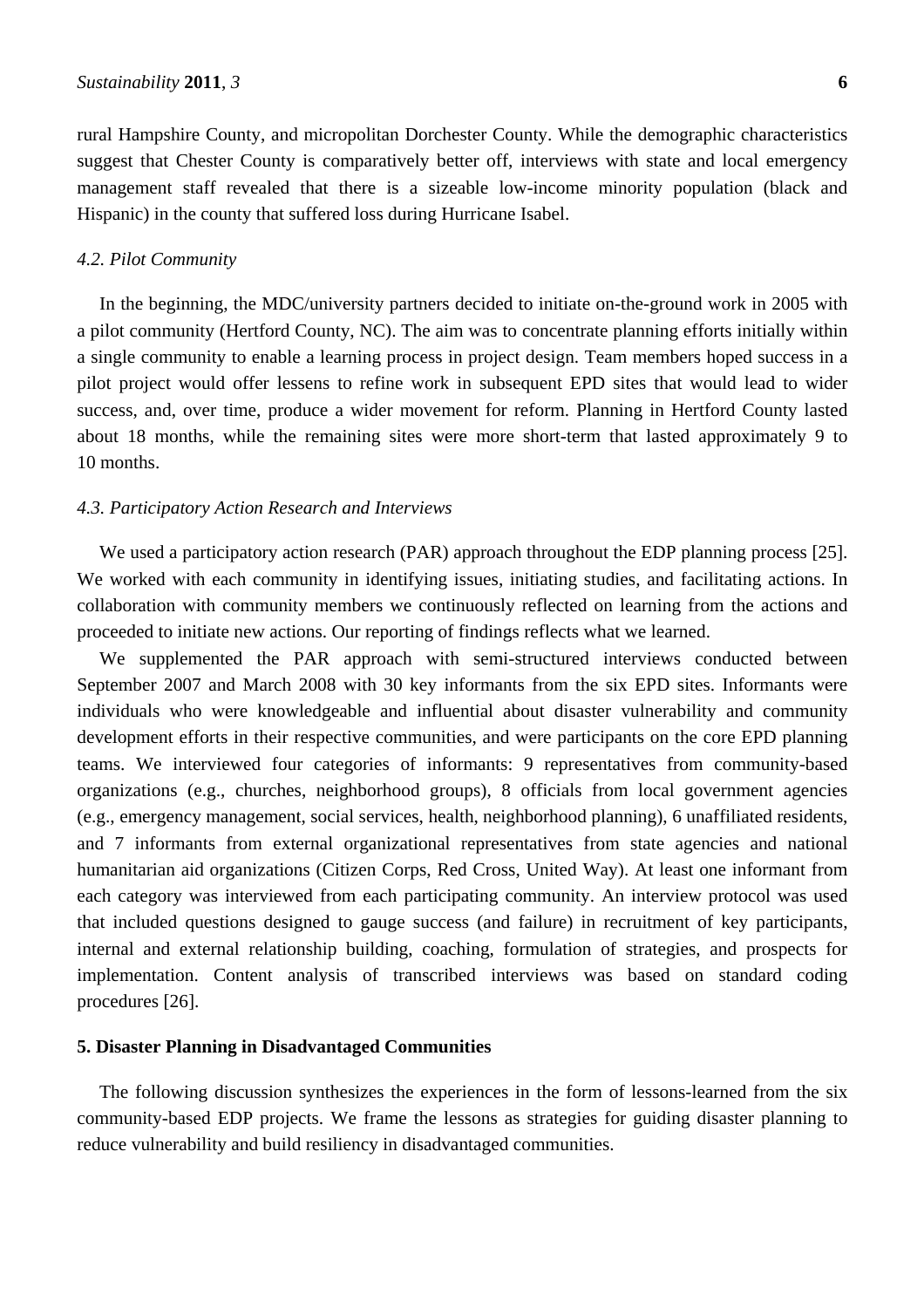#### *5.1. Adaptive Recruitment and Engagement Early-on*

The EPD experience revealed the need to recruit strategies aimed at building a diverse and representative network of supporters early-on in the planning process. Successful recruitment required personal contacts that were facilitated by trust and one-on-one relationships, but also required adaptation of recruitment strategies to fit the local situation. In some cases, recruitment of EPD participants was facilitated by strong pre-existing networks of people. Hampton City, VA, for instance, initiated an EPD with a lead organization—Hampton City Neighborhood Unit—that had been operating for nearly 20 years. According to the coach of this site, the Neighborhood Unit had "deep networks…lots of contacts, lots of trust, and person-to-person relationships… that could be used to energize people into action." Because the relationships were highly functioning, the groundwork undertaken in other EPD sites was not necessary in Hampton City. The recruitment strategy was multi-pronged with potential participants identified early-on during meetings, invitations were then issued by email or personal contact, followed by face-to-face contact from a long-time staffer in the city's Neighborhood Office who was highly respected in the community.

In contrast, a highly developed social network was not present in rural Hertford County, NC. The lead organization in Hertford County—Roanoke Economic Development, Inc. (RECI)—initially relied on a single person who was energetic, very engaged in the process, and immersed in the subject matter, but was new to the area and did not have a well-developed network of relationships with residents. To assist recruitment of members for the core planning team, the coach and RECI staff member decided to personalize the recruitment process by employing three long-time residents to recruit highly respected individuals that were not formally affiliated with a particular group and representatives of community-based service providers (e.g., churches, child care services, and the housing cooperative). In addition, the core planning team approached the county manager to assist in recruitment, the manager then used her influence by personally tasking key representatives of county agencies, notably emergency management and health, to participate.

In Dorchester County, when low-income residents of Hispanic origin were not attending officially sponsored events in the basement of the county courthouse efforts were made to meet parents of children at Head Start Centers. According to the coach at this site, because these Centers "are culturally safe places and great generators of trust…parents were more willing to attend meetings and reveal personal information about the needs and capacities of their families to cope with crisis."

Some efforts in engagement were not as successful. Each EPD was cautioned by the MDC/university partners that their efforts would unravel if they failed to be inclusive, and that the initial planning grant could be withdrawn. While the MDC/university partners challenged each EPD community to devise ways to ensure diversity in participation, not all communities achieved this goal. In Hampshire County, WV, engagement was narrower in scope compared to other EPDs. Early-on, members of the lead organization placed greatest emphasis on networking among local government agencies (Emergency Management, Health and Human Services, and Committee on Aging), rather than grassroots networking of people who best knew their problems and had experienced considerable trauma from recent flood events. As a result, members gathered information and selected vulnerability reduction strategies focused on their definition of disadvantaged populations which centered on the elderly. While the process was too far along to include a more diverse membership, MDC succeeded in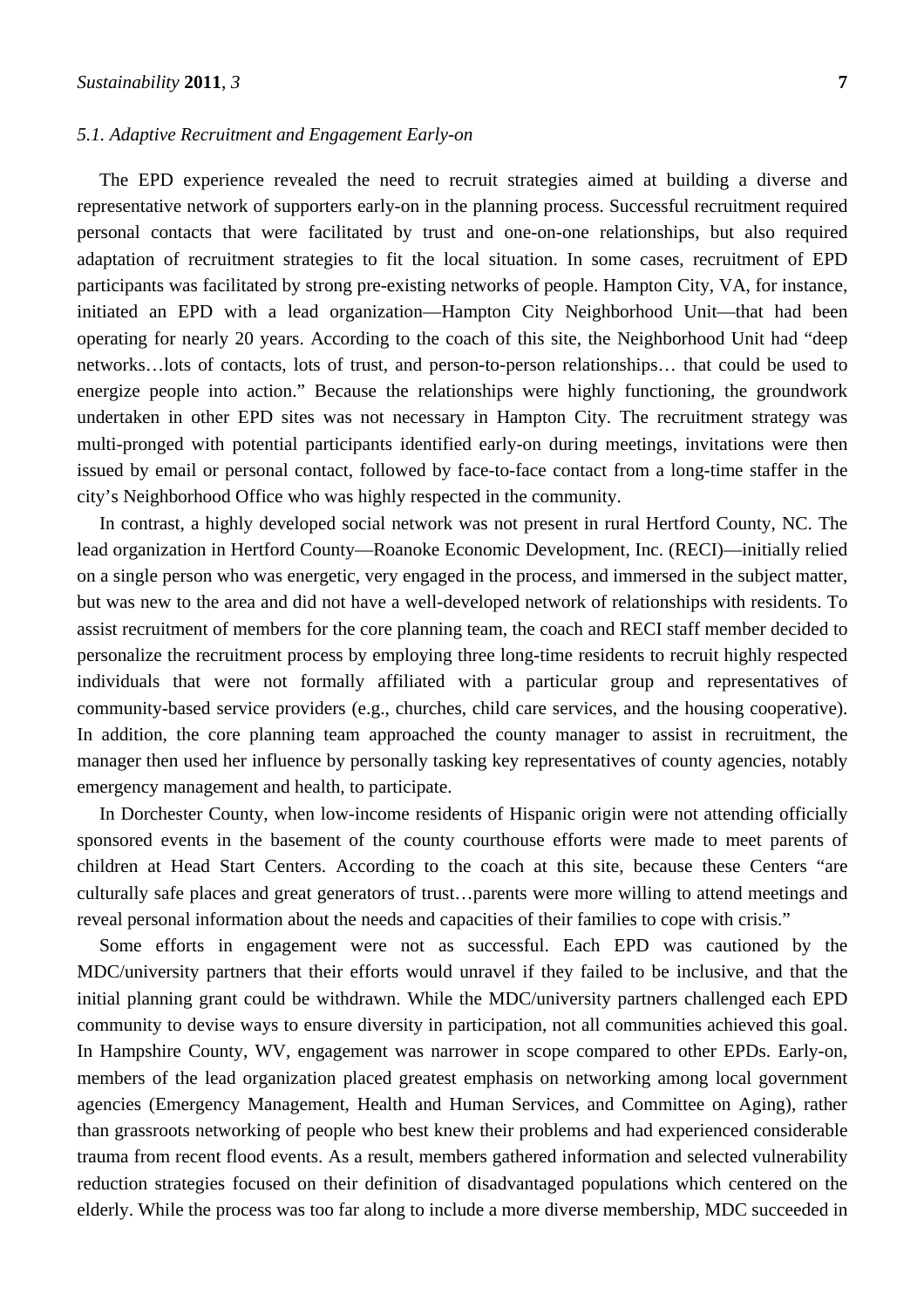pushing the team to think more inclusively and create a plan that included projects that were aimed at reducing vulnerability of population groups that extended beyond the elderly (to be discussed).

These experiences revealed how EPD communities were challenged to discover and recruit for a diversity of interests. Success was largely defined by a willingness to formulate adaptive recruitment and engagement strategies to better understand the best means for building trust and sustaining engagement in differing local situations.

Table 2 reveals the pattern of results of the determined efforts to enhance participation and strengthen networks. Community-based participants were well represented by diverse participants at five of the six EPD sites (as noted, Hampshire County is the exception). Participation of formal external organizations was mixed as local chapters of humanitarian aid organizations (e.g., United Way and Red Cross) were active in four of the six sites, but state agencies were active in just Dorchester County and Wilmington.

Hertford County had the greatest number of active participants because it had more time relative to other sites to conduct deep penetration in relational and trust building. As noted, Hertford County was the pilot site that was engaged for 18-months while other sites were engaged for a nine to ten month period. This extra time provided the opportunity for the coach and core planning team to "do things side-by-side which is the way you break down race and other barriers to building trust and establishing respect," as one local participant noted.

| <b>PARTICIPANTS</b>             | <b>Chester</b> | <b>Dorchester</b> | Hampton     | Hampshire | <b>Hertford</b> | Wilmington,      |
|---------------------------------|----------------|-------------------|-------------|-----------|-----------------|------------------|
|                                 | Co., PA        | Co., MD           | City, VA    | Co., WV   | Co., NC         | DE               |
| <b>Internal to Community</b>    |                |                   |             |           |                 |                  |
| Community-Based Org.            |                |                   |             |           |                 |                  |
| Econ Dev                        |                |                   | X           |           | X               | X                |
| Emergency                       |                |                   |             |           |                 | X                |
| Church                          | X              | X                 | X           |           | X               | X                |
| <b>Health Care</b>              |                |                   | X           |           | X               | $\mathbf X$      |
| Neighborhood Group              | X              | X                 | X           |           | X               | X                |
| Child Care                      |                |                   |             |           | X               |                  |
| Housing                         |                |                   |             |           | X               | X                |
| <b>Business Reps.</b>           |                |                   |             |           |                 |                  |
| Small Business Assoc.           |                |                   |             |           |                 |                  |
| <b>Individual Business</b>      |                |                   |             |           | X               |                  |
| <b>Unaffiliated Residents</b>   | X              | X                 |             |           | X               |                  |
| Elected Officials               |                |                   | X           |           | X               |                  |
| <b>Other Local Institutions</b> |                |                   |             |           |                 |                  |
| Educational                     |                |                   | $\mathbf X$ |           | X               |                  |
| <b>Health Clinics</b>           |                |                   |             |           | X               | $\boldsymbol{X}$ |

|  | <b>Table 2.</b> Most active participants on the Emergency Planning Team (EPT)*. |  |
|--|---------------------------------------------------------------------------------|--|
|  |                                                                                 |  |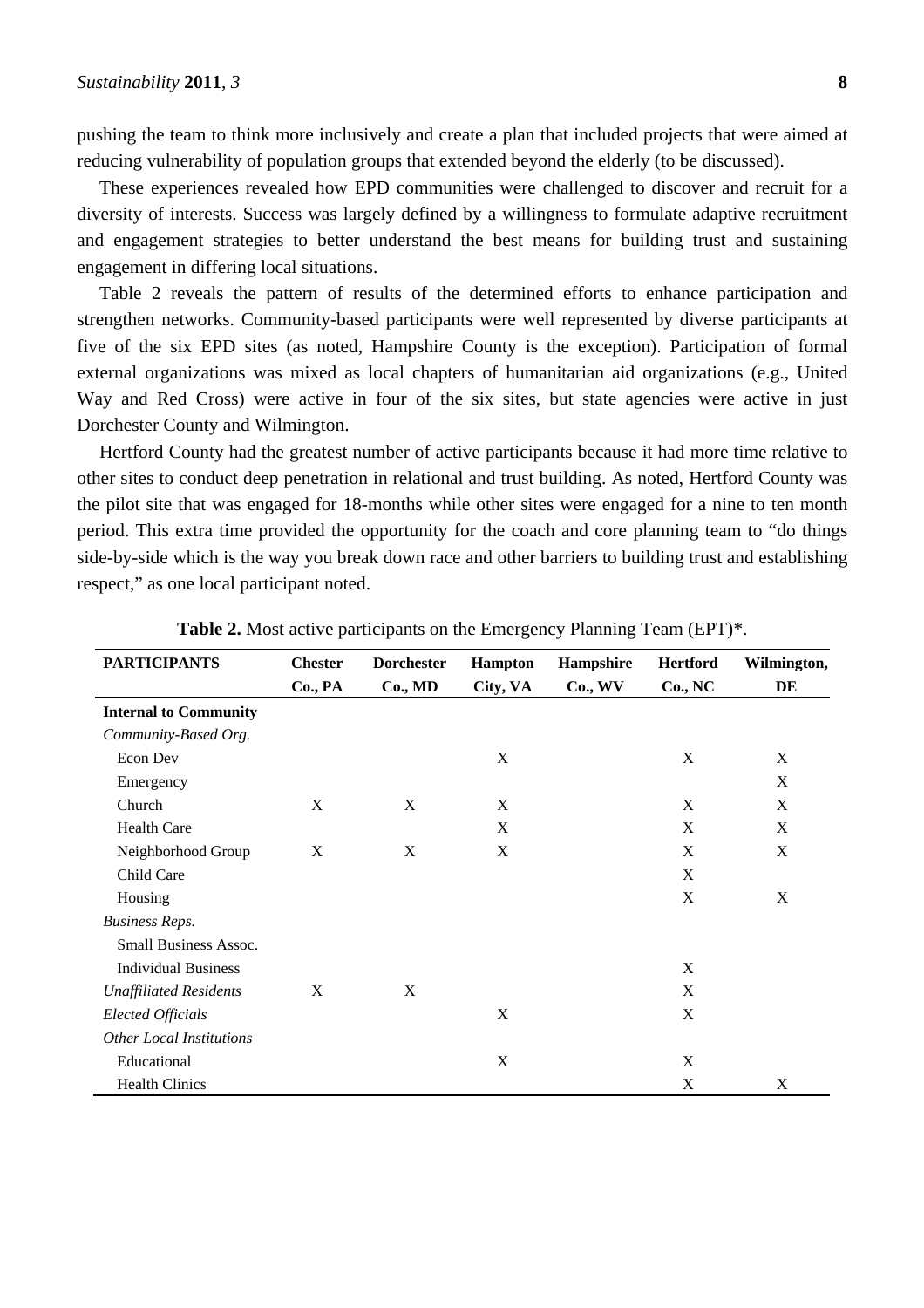| <b>PARTICIPANTS</b>          | <b>Chester</b> | <b>Dorchester</b> | Hampton     | Hampshire | <b>Hertford</b> | Wilmington, |
|------------------------------|----------------|-------------------|-------------|-----------|-----------------|-------------|
|                              | <b>Co., PA</b> | Co., MD           | City, VA    | Co., WV   | Co., NC         | DE          |
| <b>External to Community</b> |                |                   |             |           |                 |             |
| Local Gov't Agencies         |                |                   |             |           |                 |             |
| Emergency Mgmt.              | X              | X                 | X           | X         | X               | X           |
| <b>Elderly Services</b>      |                |                   |             | X         | X               | X           |
| Health                       | X              |                   |             | X         | X               |             |
| Social Services              |                | X                 | X           | X         | X               |             |
| Coop Extension               | X              | X                 | X           |           | X               |             |
| Police                       |                | X                 |             |           | X               |             |
| Neighborhood Dev.            | X              |                   | X           |           | X               |             |
| Housing                      | $\mathbf X$    |                   | $\mathbf X$ |           |                 |             |
| Planning                     |                | X                 |             |           |                 |             |
| <b>State Agencies</b>        |                |                   |             |           |                 |             |
| Emergency Mgmt.              |                |                   |             |           |                 | X           |
| Social Services              |                |                   |             |           |                 | X           |
| Health                       |                | X                 |             |           |                 |             |
| NGOs                         | $\mathbf X$    | X                 | X           |           |                 | X           |

**Table 2.** *Cont.* 

\*Attendance lists, meeting notes, and follow up post-plan making interviews were used to identify the groups that were most active and participated in most meetings.

#### *5.2. Co-develop Information*

Once MDC/university partners were assured that a diverse set of representative participants were committed to be engaged, except in the one instance discussed above, and the scope of the proposed planning made sense, each EPD community received technical assistance to conduct the next phases of planning that involved diagnosis and discovery for goal setting, strategy selection, and implementation. A central tenant of the diagnosis and discovery was the engagement of local people as active contributors, rather than have hazards experts do the work for (and on) local people. This required innovations and adaptations of methods drawn from conventional hazards research and their application in collaboration with local people. Table 3 shows the range of analytical tools that were adapted and used by each of the EPD planning teams including GIS hazards maps, vulnerability assessments, surveys of households, presentation by experts, and best practices for other communities that were promising models.

The vulnerability mapping exercise that involved identifying the location of hazard areas and socially vulnerable populations in these areas exemplifies one of the adaptations. It is widely assumed that only experts are able to construct such maps (Chapter 3, [3]). However, in all EPD communities local people participated in the formation of place-based maps. A key aspect of the mapping exercise was to bring out stories about how local people were affected personally by disaster events, and to empower them to revise the maps prepared by experts based on local knowledge and experience. In Hampshire County, WV participants challenged the mapped results of the vulnerability assessment. They pointed out areas not highlighted on the maps where flooding occurred. In particular, one area was characterized by steep slopes and ravines, where narrow, steep creeks flooded during storms that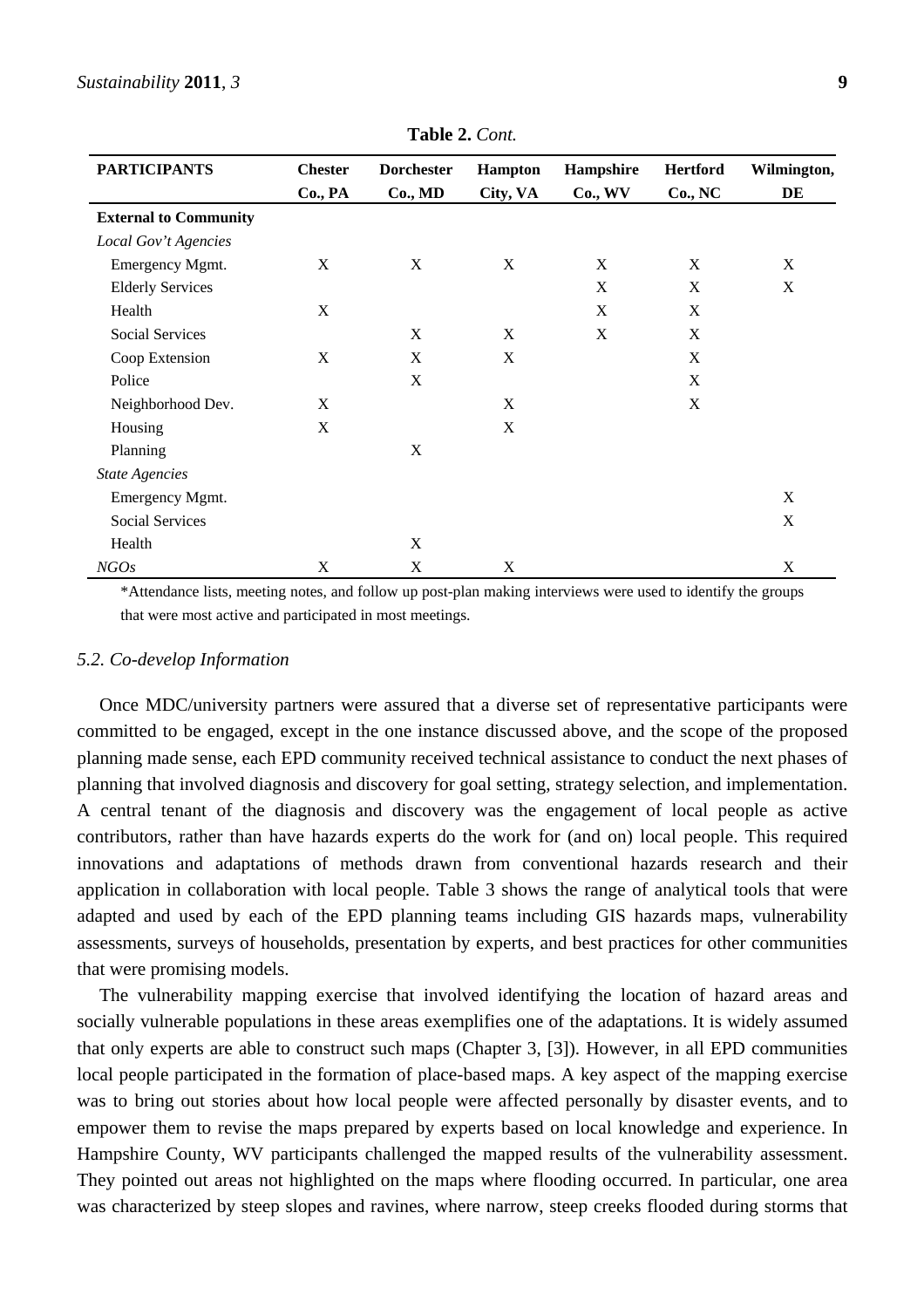made roads impassable. Some people told of being cut off from work or from necessities (e.g., medicines). Others talked about how people in the more rural areas were isolated and cut off because of flooding or downed trees. They also explained how the vulnerability map inaccurately indicated the presence of a Hispanic neighborhood in a part of the county prone to flooding. Participants remarked that few, if any, Hispanics remained in the neighborhood after an apple orchard shut down, as many came to the area to pick apples. During Hertford County, NC planning team meetings, participants were split into three groups to comment on the maps and point out discrepancies in the location of critical facilities, housing, employment centers, and environmental threats. Comments like "that facility is located across the street from where it is shown," and "that facility no longer exists" reflect the importance of local knowledge.

| <b>TECHNIQUES</b>                 | <b>Chester</b><br>Co., PA | <b>Dorchester</b><br>Co., MD | Hampton<br>City, VA | Hampshire<br>Co., WV | <b>Hertford</b><br>Co., NC | Wilmington,<br>DE |
|-----------------------------------|---------------------------|------------------------------|---------------------|----------------------|----------------------------|-------------------|
| Maps of Hazard Areas              | X                         | X                            | X                   | X                    | X                          | X                 |
| Vulnerability<br>Assessment       | X                         | X                            | X                   | X                    | X                          | X                 |
| Review of Promising<br>Practices  | X                         | X                            |                     |                      | X                          | X                 |
| Presentation by<br><b>Experts</b> |                           | X                            | X                   | X                    | X                          |                   |
| <b>Survey Design</b>              | X                         |                              | X                   |                      |                            |                   |

**Table 3.** Techniques used to provide technical assistance.

Thus, the mapping exemplified a fact finding process that produced more accurate and relevant outcomes, but also affirmed local people as knowledgeable actors. Involving the community in the preparation, collection, and analysis of information makes the assessments relevant to them. As community-based participatory researcher Barbara Israel and her colleagues [27] note, people care more about the results and are more likely to act on them when they were deeply involved in the process.

In contrast, Dorchester County's experience with the maps was not as successful as other EDP sites. Most participants thought the maps were helpful at framing the issues associated with potential hazards in the area, but that some of the data, which was obtained from EPA data databases, was outdated or simply not accurate. Staff from the county's Office of Emergency Management's (OEM) recognized the inaccuracies and became vocal critics of the maps. For instance, they pointed out that hazardous facility data was not current. MDC/university staff and the local planning team recognize this limitation and made numerous corrections. Nevertheless, there was a sense among OEM staff that work initiated by outsiders was an attempt to exclude local resources and expertise from the process. In this case, OEM staff felt that they should have been consulted about the maps early-on as they had the more reliable data that was used to revise the maps. According to one planning team member, "…in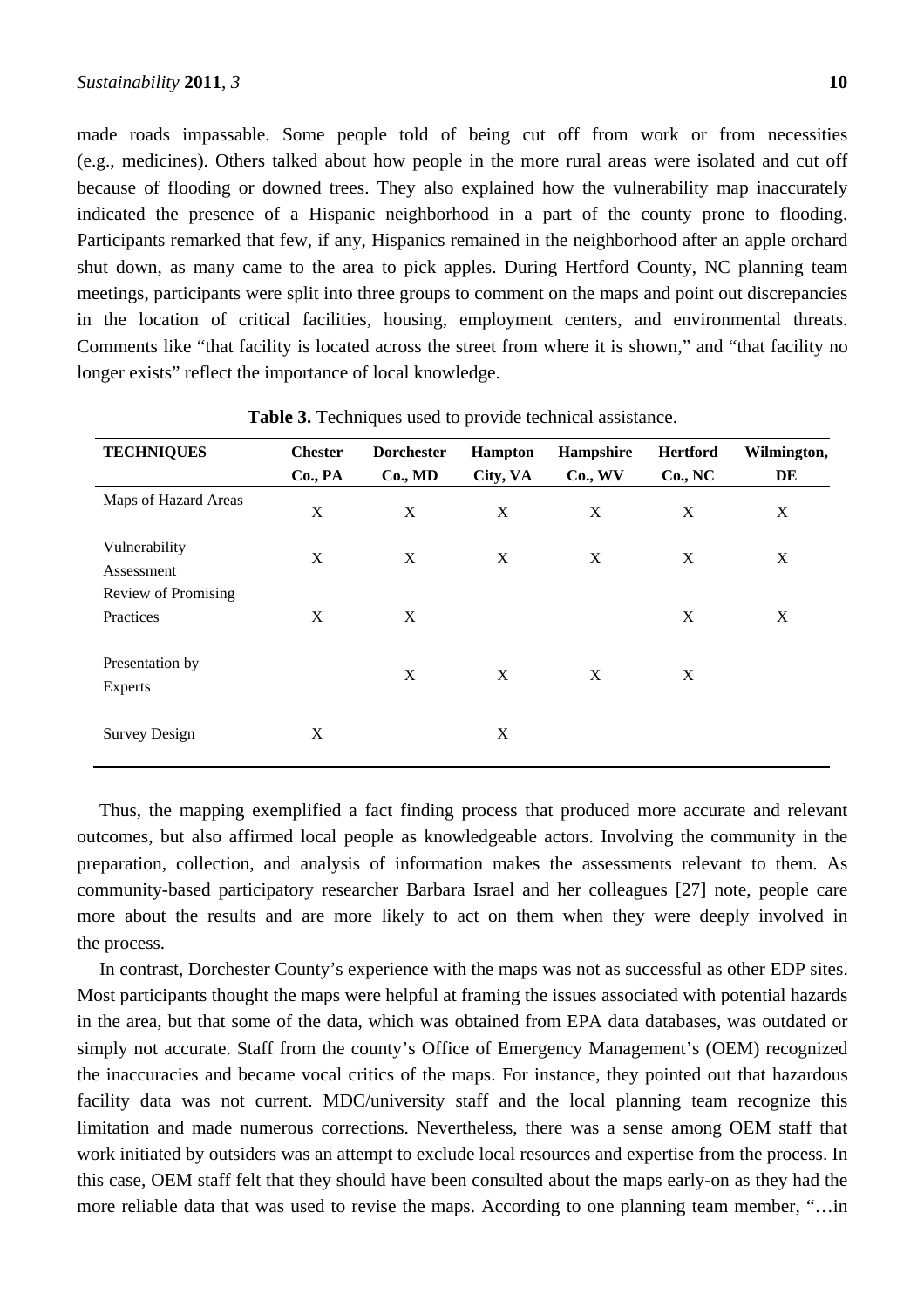the end we worked it out, but earlier involvement by OEM would have saved the project time, resources, and heartburn."

## *5.3. Coaching to Build Trust and Motivate Change*

A fundamental strategy of the planning EPD planning process was the work of coaches as "relational organizers," to borrow Warren's [20] term, in bringing together key participants to build trust and agree on a course of action. Facilitating relationships among stakeholders in community-based organizations (e.g., church groups, neighborhood groups, child care, meals-on-wheels for the elderly), local government service providers (e.g., emergency management, social services, health), and elected officials was an essential function of coaches. The core aim of coaching was to coordinate and leverage ongoing community work focused on housing improvement, economic development, public health, and environmental protection in ways that would produce co-benefits for disaster vulnerability reduction.

Coaches engaged in relational organizing in multiple ways that emphasized face-to-face contact, and minimized disconnected and formal means of contact like bulletins, newsletters, email and phone calls. Coaches continuously worked at targeting those who had divergent perspectives often defined by suspicion and mistrust, and requested them to come together. Some meetings were simple get-togethers to encourage people to get to know each other, share common perspectives, and establish the basis for subsequent interaction. Other meetings focused on difficult issues and required bridging across deep cultural divides defined by race, power and authority. The aim here was to openly discuss long-held conflicts and deep divisions, and begin to mend old wounds. Coaches cultivated new community connections that could help individuals break out of constraining and depressing situations. They helped individuals understand broader community concerns and potential projects that cross old divides and could only be achieved if participants act collectively.

Coaches also provided what Sirianni (p. 380, [17]) terms "translation services" between the grassroots understanding of disaster risks and solutions, and agency cultures that embrace bureaucratic and professional norms that reflects how they perceive risks and the efficiency, equity, and effectiveness of solutions [28,29]. Helping each participant comprehend the viewpoints and beliefs of the other was a core feature of a coach's work, and enabled individuals and groups she/he engaged with to depend on her/him as a trustworthy broker and conveyor of information.

The "translator service" role of coaches is exemplified in two communities where there was a considerable mistrust between residents and local government emergency management staff at the outset. Residents in Dorchester County, for example, considered staff to be distant, top-down authorities who had little understanding of distressed communities and people of color. Many residents expressed their deep disappointment in prior local government disaster responses that had failed to communicate emergency warnings, and account for evacuation, sheltering, medical and long-term housing assistance needs of underserved people. Local government emergency managers had initial reluctance to contribute their time and expertise, and didn't see the value in participating. Comments like "the process would be used to criticize emergency managers like everyone else was doing after Hurricane Katrina" reflected their unwillingness to engage. In response, coaches focused on getting residents and emergency management staff to attend planning meetings together, and at times would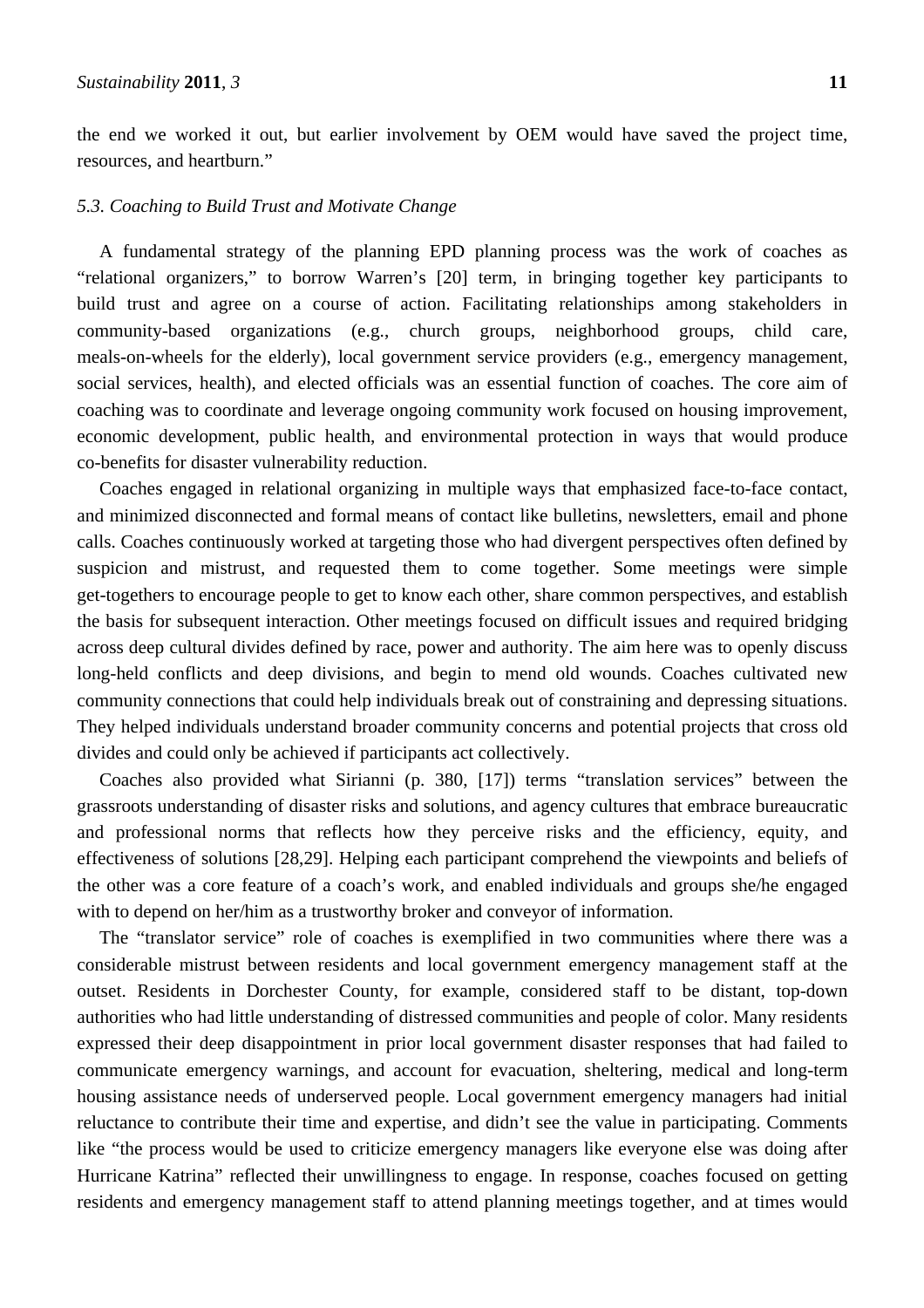arrange for one-on-one discussions. Helping each participant see the viewpoint of the other, including values, interests, assets, and knowledge that each participant could offer, was a central role of each coach, and permitted residents, local government staff, and representatives of the non-government sector to trust the coach as sincere about understanding their positions and trustworthy conduit of information.

In these cases, coaches recognized the need to foster strong ties with public officials like emergency managers that have expertise and resources to help build capabilities of disadvantaged groups. Such support from the top further helped coaches build relations with key street-level staff of local agencies that offer essential services for dealing with a crisis. They could be counted on to work collaboratively with EPD planning teams at the grassroots level, developing commitment and willingness to actively participate in interagency teams that were needed to carry out actions during the implementation phase of EPD work (see below).

However, relational building to get all voices heard did not always go smoothly. As noted, despite considerable prodding, a coach in Hampshire County was unsuccessful in getting individual residents to participate as the lead planning team was dominated by local government agency staff. Consequently, it was geared more to work on formal organizational networking rather than grassroots organizing.

In sum, the relational organizing approach used by coaches at the EPD communities offers a new way of building capacity of disadvantaged people in the disaster management context. The approach also responds to criticisms of early planning theorists who believed that planners could alter the traditional technocratic, bureaucratic planning process and encourage more democratic, pluralistic participation in planning decisions [30]. In these cases, the planners would advocate for and represent the needs of socially vulnerable groups by submitting competing plans. These ideas were later criticized for inadequately engaging socially vulnerable stakeholders in the plan-making process, failing to provide vulnerable groups with authentic decision-making authority, and inability to break down power relations so that vulnerable groups could shape their own destinies [12].

## *5.4. Select Strategies that Can Be Held Accountable*

Each EPD community was tasked to develop a plan that included proposed strategic projects for reducing vulnerability to hazards. Once the plan met standards established by MDC/university staff, each community was eligible for a \$25,000 grant to implement one or more projects. The MDC/university staff reviewed each plan as a blueprint to guide change in each community. In reviewing each plan, MDC/university staff as well as coaches asked several questions: Is the analysis accurate? Do the EPD goals flow logically from the problems identified in the plan? Are projects internally consistent with goals, and are they politically feasible? Is there a clear implementation action program, including a timeline, identification of organizations responsible for implementation, resources that are available needed for implementation, and indicators to gauge progress?

The act of negotiating these questions with EPD teams and pushing them to answer and be accountable with rigor was sometimes contentious. Having worked hard to develop an analysis, create a vision, set goals, select strategies, and establish an action program, EPD teams did not always gain approval of their selected strategies, and sometimes became frustrated when they were challenged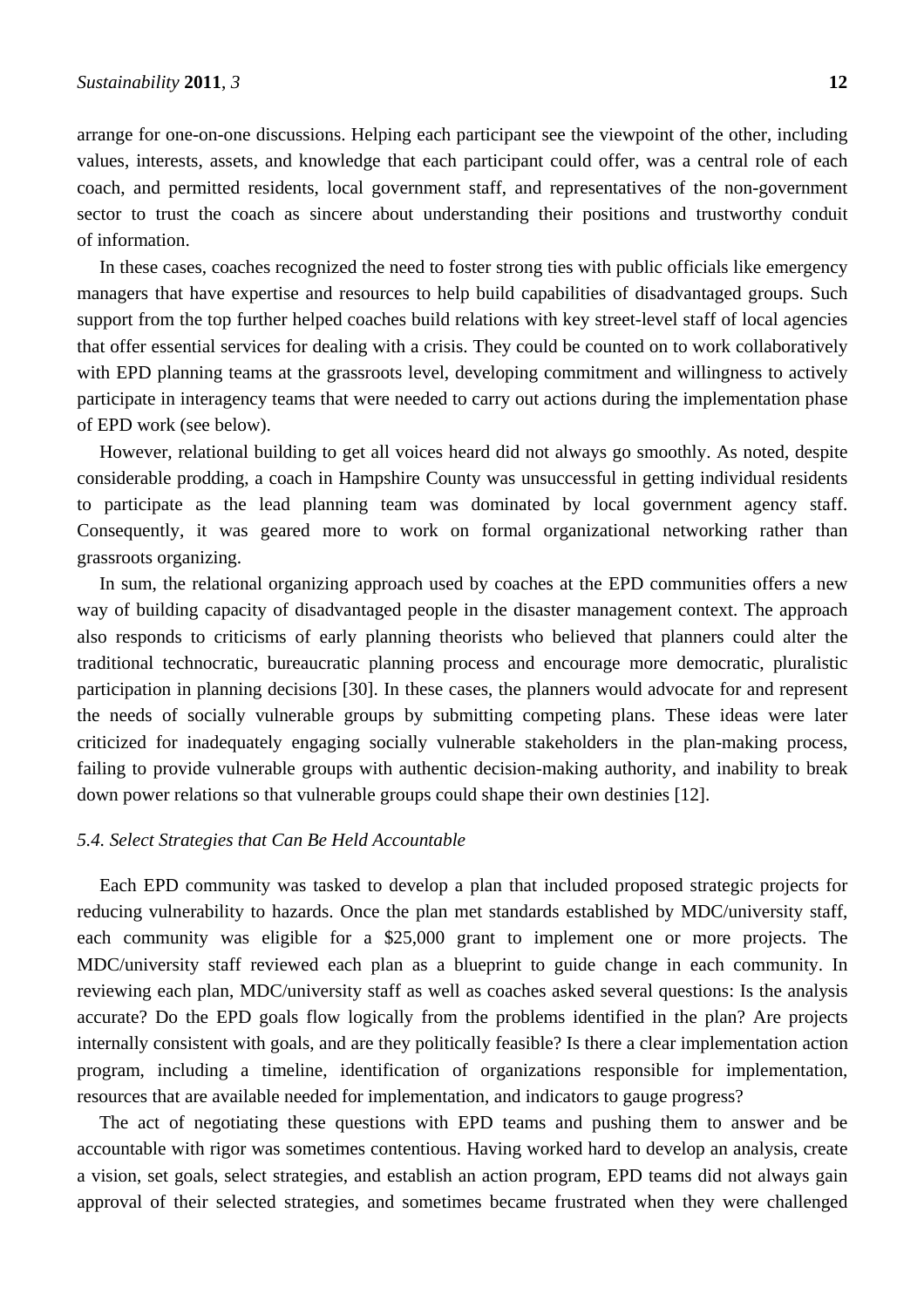about their assumptions, required to do more analysis, or develop clearer indicators about who participated (and who did not) in the decisions. In negotiations that preceded acceptance of the plan and selected strategies, MDC/university staff took great care to avoid being cast as enabling facilitator in some instances and evaluators in other instances. Rather, the aim was to be supportive of local teams, but to hold them accountable to help them accomplish their own ends [22].

In Hampton, for example, the coach assisted the local planning team in brainstorming options for their information distribution strategy. Next, the team prepared a draft of a grant application, which MDC staff reviewed in person with members of the local planning team. The draft summarized the goals of the strategy, explained how the selected strategy will achieve the goals, and described the planning phase to implement the strategy. MDC requested more specificity about the types of actions used to implement the strategies, and detail regarding the timeline and organizations responsible for spending grant funds. The planning team continued to work with the coach to develop the project, narrowing the list of options for education and distribution tactics. A month later, the team submitted its final proposal which contained detailed actions to raise awareness and preparedness in Hampton. MDC/university staff recommended approval and FEMA accepted the final application for funding.

Table 4 shows the approved set of projects for each EPD community. Different communities chose to focus on different mixes of training, shelter, and public outreach initiatives. For example, Dorchester County had the widest array, while Hampton and Wilmington chose to concentrate on a few.

The intent was to have strategies selected and refined through extensive, iterative discussion and one-on-one communication. Approved plans were designed to achieve goals as envisioned by the broader EPD effort, but under terms local people believed they could control. There was a clear recognition that strategies were rooted in numerous sources of local knowledge, as well as professional expertise.

| Chester Co.,<br>PA                                            | Dorchester Co.,<br><b>MD</b>       | <b>Hampton City,</b><br>VA                   | Hampshire<br>Co., WV                                            | Hertford Co.,<br>NC                                   | <b>Wilmington, DE</b>                         |
|---------------------------------------------------------------|------------------------------------|----------------------------------------------|-----------------------------------------------------------------|-------------------------------------------------------|-----------------------------------------------|
| Train-the-trainer<br>course under<br>"Br Red Cross"<br>Ready" | Multi-lingual<br>brochures         | Neighborhood-<br>based education<br>campaign | PREAP project*                                                  | <b>CERT</b><br>training**                             | Fun Days for<br>school kit for<br>emergencies |
| Trained<br>residents<br>supported to<br>train                 | <b>Family Disaster</b><br>kits     | Post hoc<br>campaign<br>evaluation           | Establish<br>volunteer<br>reception<br>centers                  | Mobilize CBOs<br>to engage in<br>disaster<br>planning | Senior<br>Education<br>Sessions               |
|                                                               | 4-H Club<br>training in<br>schools | Brochures for<br>household<br>preparedness   | Increase<br>knowledge<br>about incident<br>management<br>system | Emergency aid<br>sheltering<br>project                | Magnets to raise<br>awareness                 |

**Table 4.** EPD projects selected for implementation.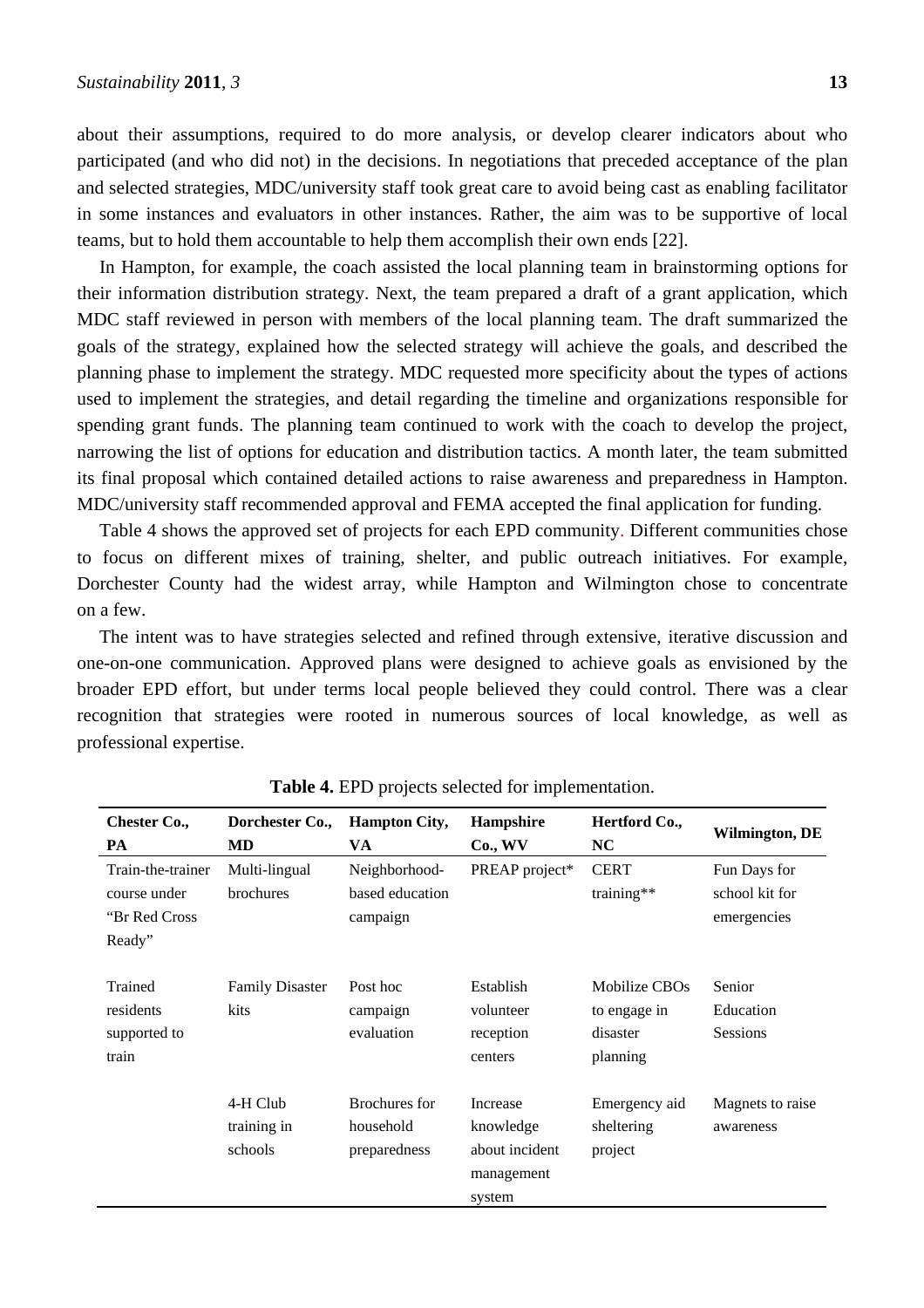| Chester Co.,<br>PA | Dorchester Co.,<br>MD | <b>Hampton City,</b><br>VA | Hampshire<br>Co., WV | Hertford Co.,<br>NC | Wilmington, DE |
|--------------------|-----------------------|----------------------------|----------------------|---------------------|----------------|
|                    | <b>CERT</b>           |                            | <b>CERT</b>          | County              |                |
|                    | training**            |                            | training**           | government          |                |
|                    |                       |                            |                      | adopts              |                |
|                    |                       |                            |                      | resolution          |                |
|                    | Reverse 911           |                            |                      | Magnets to raise    |                |
|                    | System                |                            |                      | awareness           |                |
|                    | Distribute            |                            |                      |                     |                |
|                    | weather radios        |                            |                      |                     |                |
|                    | to trusted            |                            |                      |                     |                |
|                    | residents             |                            |                      |                     |                |
|                    | Media                 |                            |                      |                     |                |
|                    | engagement            |                            |                      |                     |                |
|                    | program               |                            |                      |                     |                |

**Table 4.** *Cont.* 

\*Preparedness Education and Assistance Project (PEAP) involves identifying and engaging community organizations that work with disadvantaged and assists them through training, networking and coordinating. \*\*The Community Emergency Response Team (CERT) program is sponsored by Citizens Corps which helps train people to be better prepared to respond to emergency. The CERT course is taught in the community by a trained team of first responders who have completed a CERT Train-the-Trainer course conducted by their state training office for emergency management, or FEMA's Emergency Management Institute (http://www.citizencorps.gov/programs/cert.shtm, accessed 8/7/08).

## *5.5. Build Capacity for Implementation and Sustainable Change*

EPD projects were designed to catalyze and build local social capacity to act on behalf of disadvantaged residents. The core goal was to create partnerships so that, over time, professional agency staff and civic associations would be committed and capable in working together to carry the work forward. This participatory and asset-based approach used in the EPD sites is critical to creating active publics needed for implementation of plans and, most importantly, for fostering sustainable change in relations with underserved populations [17,21].

As noted, the MDC/university staff believed that the \$25,000 grants created a strong incentive for keeping teams committed during the difficult planning process, especially for the typically low-resource emergency management departments. Thus, the work that teams did together was not speculative as there was real money on the table. And there was an immediate return on the time and energy invested during the months spent on planning.

While MDC committed funds to enable implementation, this resource would not facilitate lasting change without a well-developed capacity for such change. The funds were viewed by MDC/university partners as incentive grants to seed further civic innovation and progress in the reduction of disaster threats, rather than sustain ongoing programs. Many promising activities emerged during the planning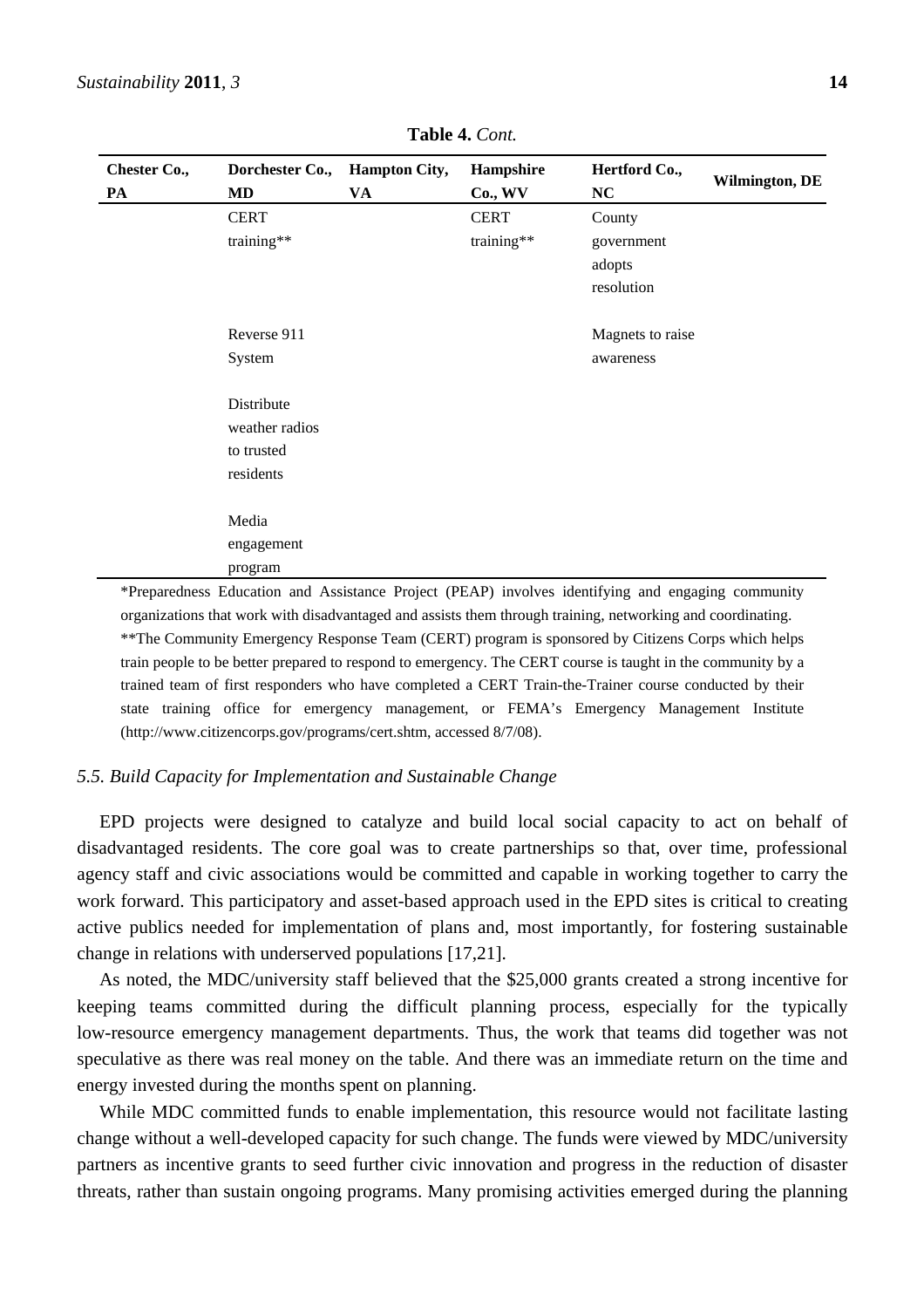stage that widen the circle of allies and increase the likelihood for successful implementation (Table 5 illustrates examples of practices).

**Table 5.** Promising practices that extend the network of allies.

| In Hampshire County, multiple organizations with no (or limited) experience in disaster planning became actively       |
|------------------------------------------------------------------------------------------------------------------------|
| engaged. The well-established Committee of Aging, for example, became a primary partner in the county's newly          |
| established Preparedness Education and Assistance Project which identifies and engages community organizations         |
| that work with target elderly groups. An MOU between the Potomac Valley Transportation Authority and Christ            |
| Church of Romney was created that certifies the church as a secondary shelter.                                         |
| In Dorchester County, the Office of Emergency Management and a representative of the Hispanic community                |
| collaborated on a Spanish language CERT training that has been a success. The office is touted it as the first (if not |
| only one) in the state of Maryland. The Community Emergency Response Team (CERT) program is sponsored by               |
| Citizens Corps which helps train people to be better prepared to respond to emergency. The CERT course is taught       |
| in the community by a trained team of first responders who have completed a CERT Train-the-Trainer course              |
| conducted by their state training office for emergency management, or FEMA's Emergency Management Institute            |
| (http://www.citizencorps.gov/programs/cert.shtm, accessed 8/7/08).                                                     |
| In Hampton, the planning process created an opportunity for the new emergency management director to learn             |
| about underserved neighborhoods on a personal level, and to enact an education campaign aimed at their particular      |
| learning styles and culture.                                                                                           |
| In Hertford County, the topic of disasters was a vehicle for building new relationships within the community or        |
| strengthening existing relationships. Many people who participated already knew each other, and were able to           |
| come together as a part of the EPD since they shared a common history and, in some cases, common goals. The            |
| process improved the relationships between residents and county emergency management director. They had a              |
| better understanding of the emergency manager's job and limitations, and became allies in the search for               |
| additional resources (see below for discussion about \$8,500 grant).                                                   |

Another activity for building capacity to sustain community work involved creating an expanded learning network of EPD participants. Members of the core EPD planning teams were invited to a June 2007 summit in Baltimore to discuss their experiences in working on the EPD projects, exchange ideas about how to improve the EPD process, and learn from each other. Thirty-two people attended the summit in which team members were taught by project coaches and engaged in small group exercises to develop skills on how to learn from each other as well as from networks of community participants that were engaged in each EPD site. Summit attendees then provided training to their own communities about other local experiences. Over 100 people received post-summit training as a result of these efforts. The intent of this process was to generate broader networking capacity to facilitate sustained innovation and commitment beyond the end date of the EPD. Such learning networks enhance cooperative learning and collaboration across the lines that often separate communities, particularly those of race and spatial distance in the case of the EPD communities [20].

A common constraint in building capacity to implement plans was the insufficient amount of time devoted to each EPD community. While there was considerable progress in strengthening internal networks and bridging networks across communities, this limiting factor precluded deeper work in development of trusted partnerships. In Wilmington, for example, people were able to place names with faces and to get a sense that there were many community-based organizations, outside non-profit donor organizations, and public agencies with a stake in reducing vulnerability. However, an extended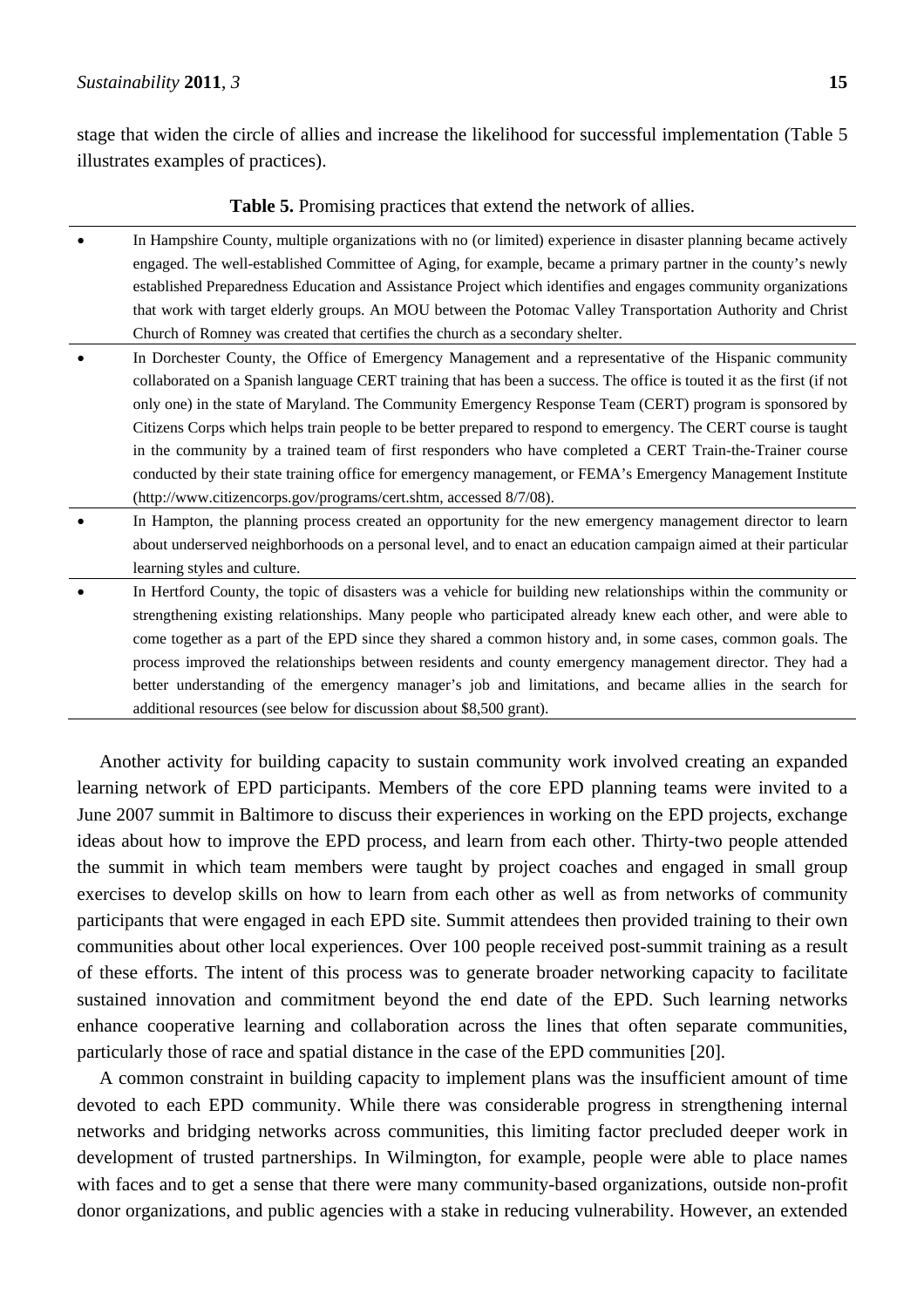period of engagement could have further solidified these emerging relationships. In Chester County, contacts were improved across the three boroughs (Avondale, Downington, and Kennett Square), but there was insufficient time to work out how the strategies in their plan could foster inter-jurisdictional coordination.

Finally, an important part of the EPD process was to leverage and pool resources from a variety of sources to help implement the strategies. In Hampshire County, the coach observed, "No one organization has to do all the work with too few resources…the county's Office of Emergency Management and Department of Health now talk almost daily." In Hertford, participants in the local EPD project coordinated with the local emergency management director to apply for and receive a grant from the State of North Carolina to establish a Hertford County Citizen Core Council. Not all communities had equal access to external sources. However, when combined with an inclusive collaborative approach and the asset-based disaster planning process of the EPD, this leveraging enabled groups to achieve together what they could not achieve on their own.

## **6. Conclusions: Mending a Broken Contract**

The EPD initiative reported here attempts to address a basic duty of democratic governance that entails upholding a human rights contract to consult marginalized and underserved populations, and involve them in decisions and plans that will affect them. There is a long history of broken contracts by institutions charged to protect disadvantaged communities from natural disasters. Our intent was to redress prior failures through a collaborative process [19,31,32] centered on building the disaster resiliency of disadvantaged communities. We drew on relational organizing model that emphasize face-to-face interaction [18,20] and accountability [15,22]. In this context, resiliency is based on building inter-personal skills in community organizing, strengthening ties to external resources and expertise, and holding local planning efforts accountable to help local people accomplish their own ends and achieve broader community-based goals.

The EPD effort illustrate how a mediating organization like the MDC/university partnership can confront the challenges in building capacity of disadvantaged communities to improve disaster resiliency*.* First, for a recruitment and engagement strategy to be effective in disadvantaged communities it should be tailored to the strength of local networks and ensure that all relevant stakeholders are engaged early-on. Recruitment requires personal contact in engaging representatives of groups internal to the community with little or no formal power but with knowledge about local conditions and values, and groups external to the community with power and resources to change the status quo [31,33,34]. The recruitment strategy of EPD participants was made easier when pre-existing social networks were strong, and trust and communication links were high, and as the networks could be readily be energized, as in the case in Hampton City, VA. In other cases, when networks were weak like in rural Hertford County, recruitment strategies required more time to build personal contacts to build trust and willingness to engage.

Second, co-development of information by local people and planning experts aided in identifying and prioritizing disaster issues, and selecting strategies. While expert driven knowledge is crucial for scientifically sound planning, "ordinary knowledge" possessed by local people reflects local conditions and values [35,36]. Reliance on ordinary knowledge acknowledges the perspectives and abilities of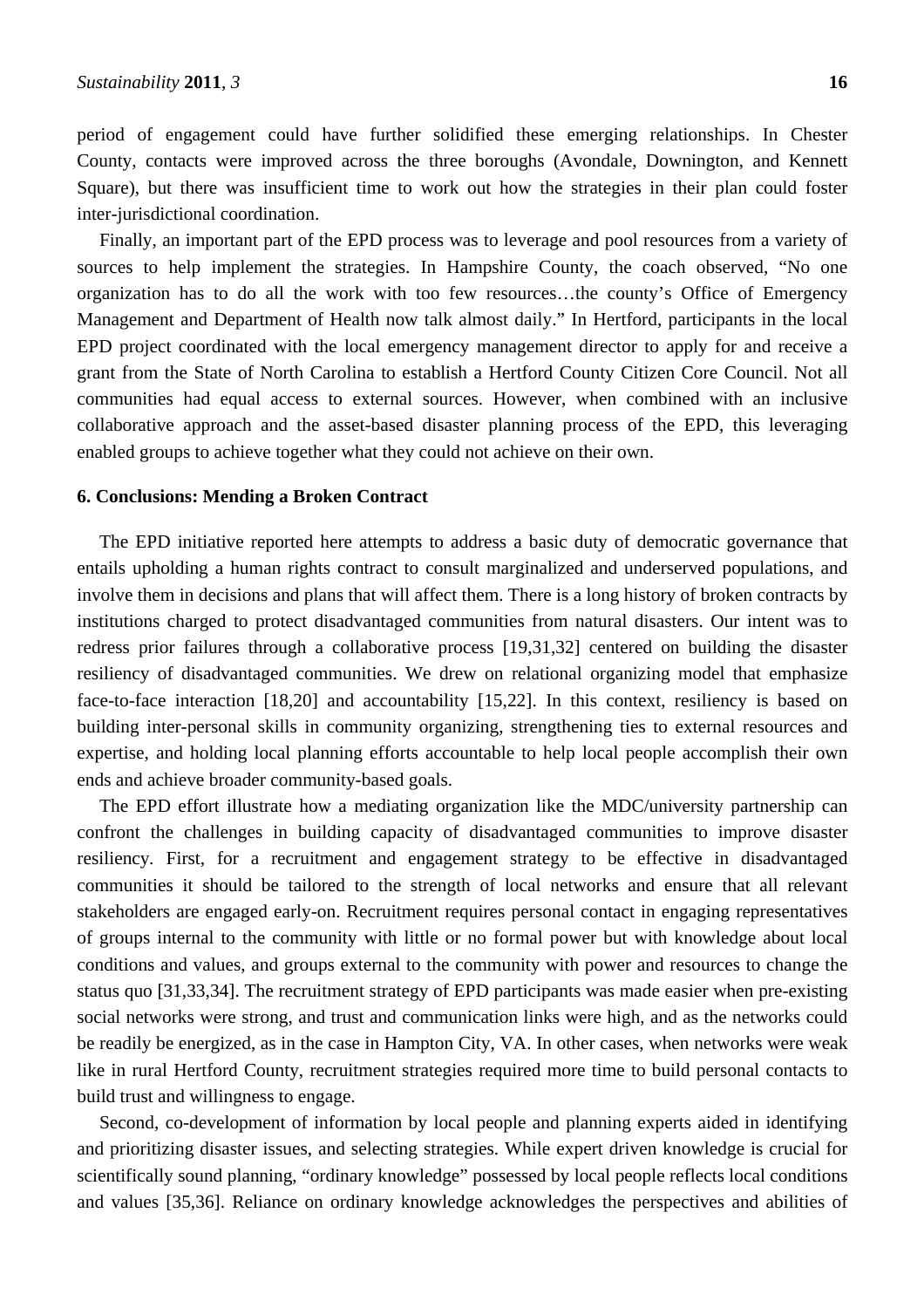local people, and helped develop more accurate information about local vulnerabilities and options for solving them (pp. 1668-1669, [8]). When information was not co-developed as in Dorchester County, there was less opportunity to build a sense of ownership and commitment to the project, and increased hostility. As Israel *et al.* [27] argue, participation is more than just taking part. It involves engagement,

Third, independent coaches built into the planning projects offered critical support to disadvantaged communities in undertaking their own deliberative process. Coaches were catalytic agents, accountable first and foremost to the underserved people but also to standards to achieve the broader aims of the EPD project [22]. They also provided encouragement and guidance when teams were struggling or unclear how to proceed, and served as intermediaries skilled at building trust [19]. They supported informal webs of communication, coordination, mediation, and information exchange to strengthened relationships between underserved populations and formal authorities, and identify and gain access to outside resources needed by the community. When coaching was not followed, collaborative planning was more likely to underperform. Despite considerable urging, for example, a coach working in Hampshire County was unable to convince the core planning team to expand the diversity of participants on the team. Consequently, the team was better geared to work on formal organizational networking that did not spill over to grassroots organizing.

choice and the possibilities of that choice being acted on. The intent is to move toward relinquishment

of control and devolving ownership of the process to those whom it concerns.

Fourth, when disaster planning is inclusive and accountable, prospects improve in building commitment and capacity essential in implementation and, most importantly, fostering sustainable change in relations with underserved populations. While the EPD projects could offer no assurances that implementation of the selected strategies would be immediate and undeviating, a multi-pronged set of practices was employed to facilitate civic action aimed at sustaining the work. One practice was to foster the creation of collaborative partnerships that included representatives of disadvantaged populations, local agency staff and non-profits, as well as establish ties with learning networks created by activities like the Baltimore summit. The intent was that partnerships would be built through repeated interaction, trust and communication and not fall apart after the EPD work was completed. Another practice involved grants to implement strategies that met accountability standards aimed at partnership formation, civic innovation and sustaining progress in becoming more resilient. Too often success in disaster resiliency work is focused on physical outcomes (e.g., number of brochures distributed or homes elevated in a floodplain), rather than on expanding the number of individuals and organizations engaged in vulnerability, providing technical assistance to complete projects, and offering training for leadership development required to lead future work on resiliency.

In sum, all of the above supports the idea that people have the power to build resiliency of their communities from within [32,37]. Grassroots disaster planning is not premised a carefully scripted, linear and orderly process. There were innovations and struggles from all groups involved. Community-based participatory planning is not fail safe, despite the best efforts of planning practitioners [21]. The disparities between disadvantaged people and the general population in disaster vulnerability and ability to self-govern are deeply entrenched and cannot be undone through a single participatory initiative. To remain vital and capable to meeting needs, a plan and the engagement process must be continuously revisited. It takes time to enhance resiliency of extremely vulnerable populations. Expectations for making quick progress in a single one, two or three year funding cycle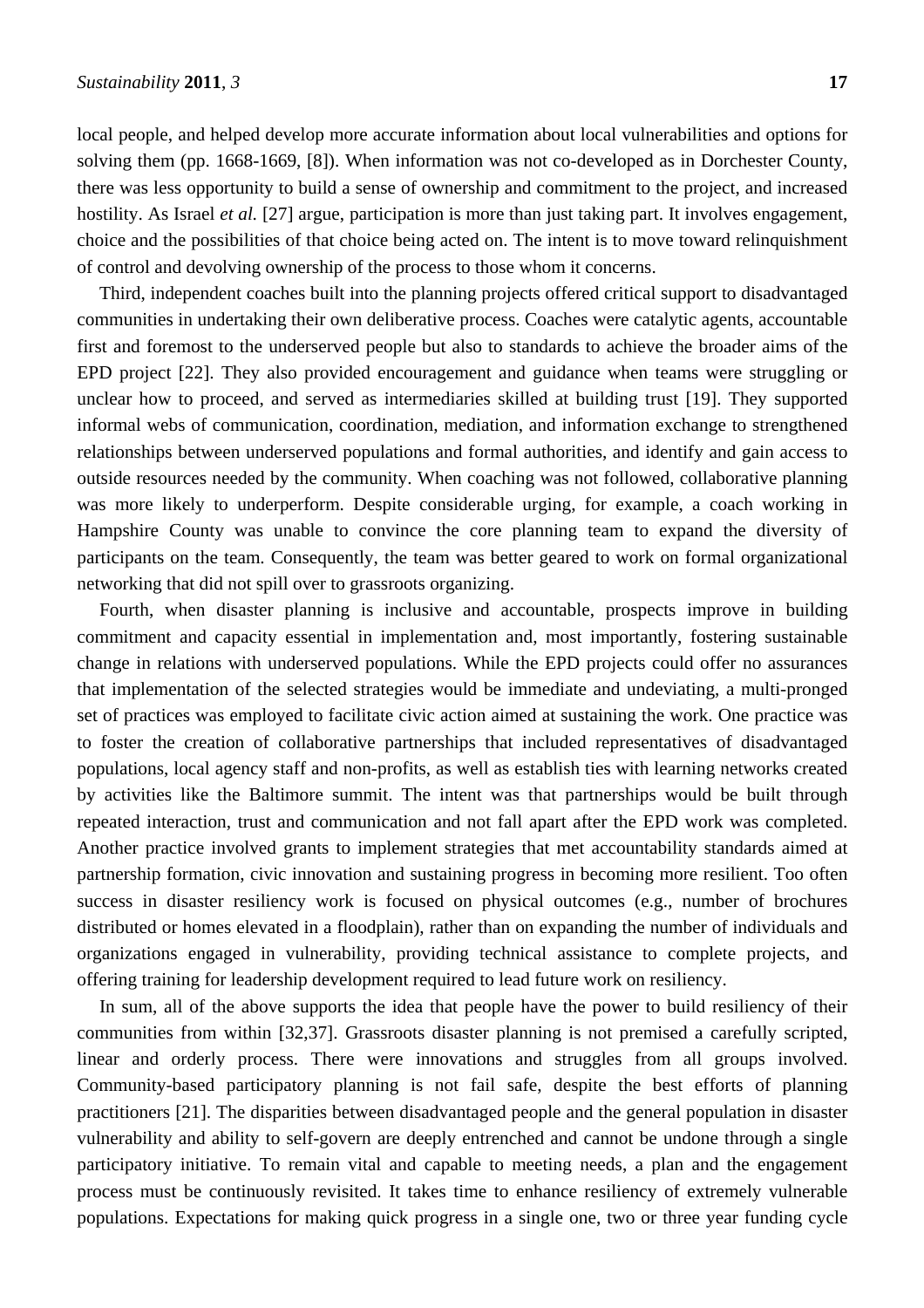are likely to be disappointed in many cases. EPD's experiences in strengthening capacity highlights a long-term comprehensive approach to this work that focuses on flexible recruitment early-on, recognition of experts and local people as equal partners in co-developing information, role of coaches as relational organizers, and accountability that strengthen networks to sustain progress.

## **Acknowledgements**

This study was made possible by a generous grant from the Federal Emergency Management Agency (FEMA). We would like to thank Ralph Swisher of FEMA for his support of this project and his dedication to emergency preparedness. We would also like to thank Susan Fowler, Bill Hoffman, and Barbara Wyckoff-Baird for their expertise and invaluable role as facilitators in the communities that participated in the demonstration. And a special thank you to the residents, government officials, nonprofit organizations, and faith-based organizations who articulated the strengths, weaknesses, challenges and opportunities of their communities and brought their energy, opinions, and ideas to address the challenges of emergency preparedness, particularly for socially vulnerable populations. This project could not have occurred without your commitment.

## **References**

- 1. Berke, P. Natural hazard reduction and sustainable development: A global assessment. *J. Plann. Lit.* **1995**, *9*, 370-382.
- 2. Lindell, M.; Perry, R. *Communicating Environmental Risk in Multiethnic Communities*; Sage Publications: Thousand Oaks, CA, USA, 2004.
- 3. National Research Council (NRC). *Facing Hazards and Disasters: Understanding Human Dimensions*; National Academy Press: Washington, DC, USA, 2006.
- 4. Peacock, W.; Morrow, B.; Gladwi, H. *Hurricane Andrew: Ethnicity, Gender, and the Sociology of Disasters*; Routledge: London, UK, 1997.
- 5. Bourque, L.; Siegel, J.; Kano, M.; Wood, M. Weathering the storm: The impact of hurricanes on physical and mental health. *Ann. Amer. Acad. Polit. Soc. Sci.* **2006**, *604*, 129-151.
- 6. Cooper, J. *The Disadvantaged in Community Rating System Hazard Mitigation Planning*; Department of City and Regional Planning, University of North Carolina: Chapel Hill, NC, USA, 2004.
- 7. Peacock, W.; Kunreuther, H.; Hooke, W; Cutter, S.; Change, S.; Berke, P. *Toward a Resiliency and Vulnerability Network*; Hazard Reduction and Recovery Center, Texas A&M University: College Station, TX, USA, 2008.
- 8. Olshansky, R.; Johnson, L. *Clear as Mud: Planning for Rebuilding of New Orleans*; American Planning Association Press: Chicago, IL, USA, 2010.
- 9. Manyena, S. The concept of resilience. *Disasters* **2006**, *30*, 433-450.
- 10. Godschalk, D.; Brody, S.; Burby, R. Public participation in natural hazard mitigation policy: Challenges in comprehensive planning. *J. Environ. Plann. Manag.* **2003**, *46*, 733-754.
- 11. Minkler, M.; Breckwich V.; Tajik, M.; Petersen, D. Promoting environmental justice through community-based participatory research: The role of community and partnership capacity. *Health Edu. Behav.* **2008**, *35*, 119-137.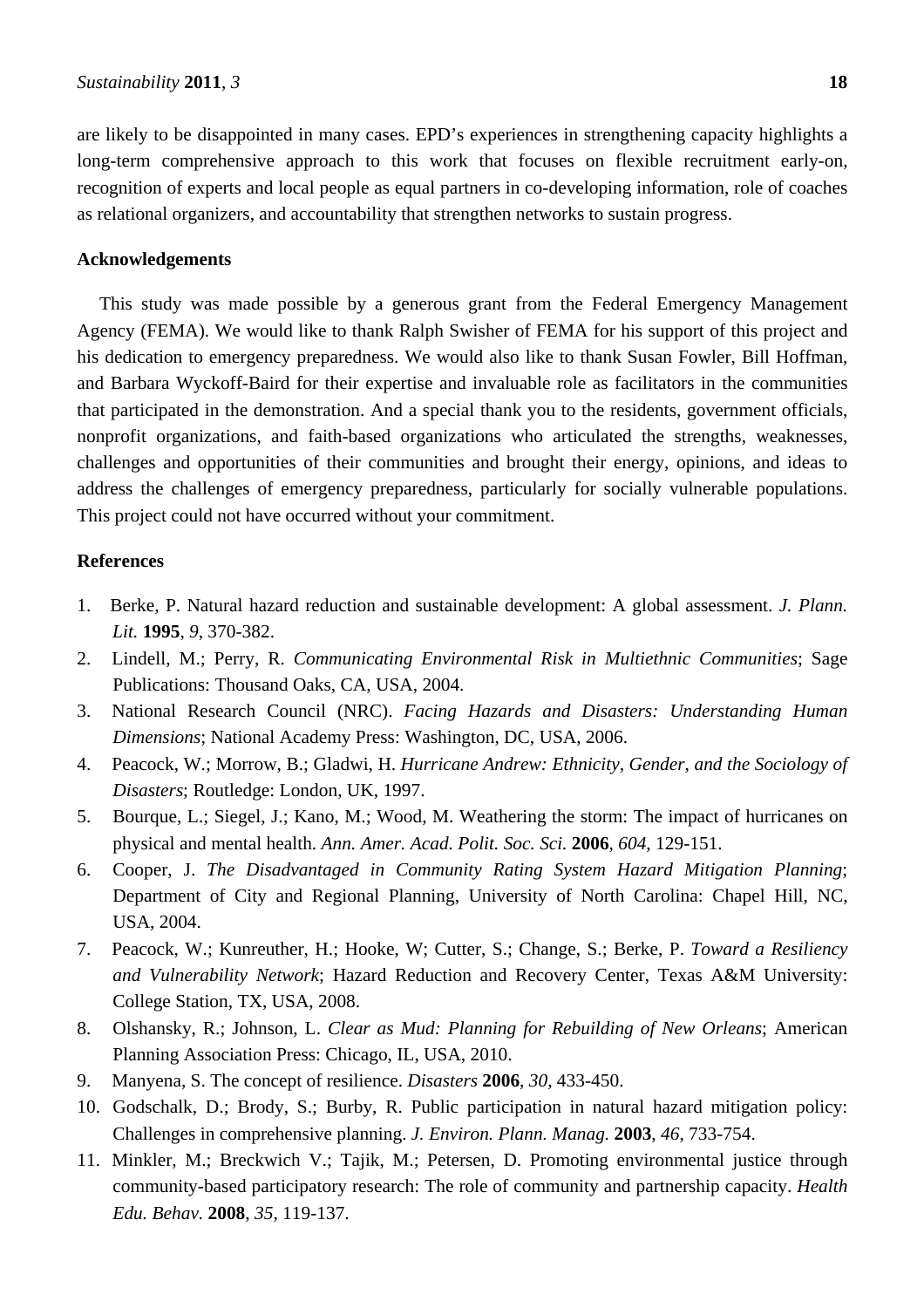- 12. Olshansky, R.; Johnson, L.; Horne, J.; Nee, B. Planning for the rebuilding of New Orleans. *J. Am. Plann. Assoc.* **2008**, *74*, 273-287.
- 13. O'Connor, A. Swimming against the tide: A brief history of federal policy in poor communities. In *Urban Problems and Community Development*; Ferguson, R., Dickens, W., Eds.; Brookings Institution Press: Washington, DC, USA, 1999; pp. 77-137.
- 14. Alinsky, S. *Rules for Radicals*; Random House: New York, NY, USA, 1971.
- 15. Fung, A. Democratizing the policy process. In *Oxford Handbook of Public Policy*; Moran, M., Rein, M., Goodin, R., Eds.; Oxford University Press: New York, NY, USA, 2006.
- 16. Innes, J.; Booher, D. Consensus building and complex adaptive systems. A framework for evaluating collaborative planning. *J. Am. Plann. Assoc.* **1999**, *65*, 412-423.
- 17. Sirianni, C. Neighborhood planning as collaborative democratic design. *J. Am. Plann. Assoc.* **2007**, *73*, 373-387.
- 18. Sirianni, C. *Investing in Democracy: Engaging Citizens in Collaborative Governance*; Brookings Institution: Washington, DC, USA, 2009.
- 19. *The Consensus Building Handbook*; Susskind, L., McKearnan, S., Thomas-Learner, J., Eds.; Sage Publications: Thousand Oaks, CA, USA, 1999.
- 20. Warren, M. *Dry Bones Rattling: Community Building to Revitalize American Democracy*; Princeton University Press: Princeton, NJ, USA, 2001.
- 21. Briggs, X. Social capital: Easy beauty or meaningful resource? *J. Am. Plann. Assoc.* **2006**, *70*, 151-158.
- 22. Fung, A. *Empowered Participation: Reinventing Urban Democracy*; Princeton University Press: Princeton, NJ, USA, 2004.
- 23. Reardon, K. Enhancing the capacity of community-based organizations in East St. Louis. *J. Plann. Edu. Res.* **1998**, *7*, 323-333.
- 24. *US Census Quick Facts* Home Page. http://quickfacts.census.gov (accessed on 20 November 2010).
- 25. McIntyre, A. *Participatory Action Research*; Sage Publications: Thousand Oaks, CA, USA, 2008.
- 26. Miles, M.; Huberman, A. *Qualitative Data Analysis: An Expanded Sourcebook*; Sage Publications: Newbury Park, CA, USA, 1994.
- 27. Israel, B.; Eng, E.; Schultz, A.; Parker, E. Introduction to methods in community-based participatory research for health. In *Methods in Community-Based Participatory Research for Health*; Israel, B., Eng, E., Schultz, A., Parker, E., Eds.; John Wiley & Sons: San Francisco, CA, USA, 2005; pp. 1-26.
- 28. Forester, J. *Planning in the Face of Power*; University of California Press: Berkeley, CA, USA, 1989.
- 29. Forester, J. *The Deliberative Practitioner: Emerging Participatory Planning Processes*; MIT Press: Cambridge, MA, USA, 1999.
- 30. Davidoff, P. Advocacy and pluralism in planning. *J. Am. Ins. Plann.* **1965**, *31*, 331-338.
- 31. Innes, J.; Booher, D. Reframing public participation: Strategies for the 21st century. *Plann. Theor. Prac.* **2004,** *5*, 419-436.
- 32. Berke, P.; Kartez, J.; Wenger, D. Recovery after disasters: Achieving sustainable development mitigation, and equity. *Disasters* **1993**, *17*, 93-109.